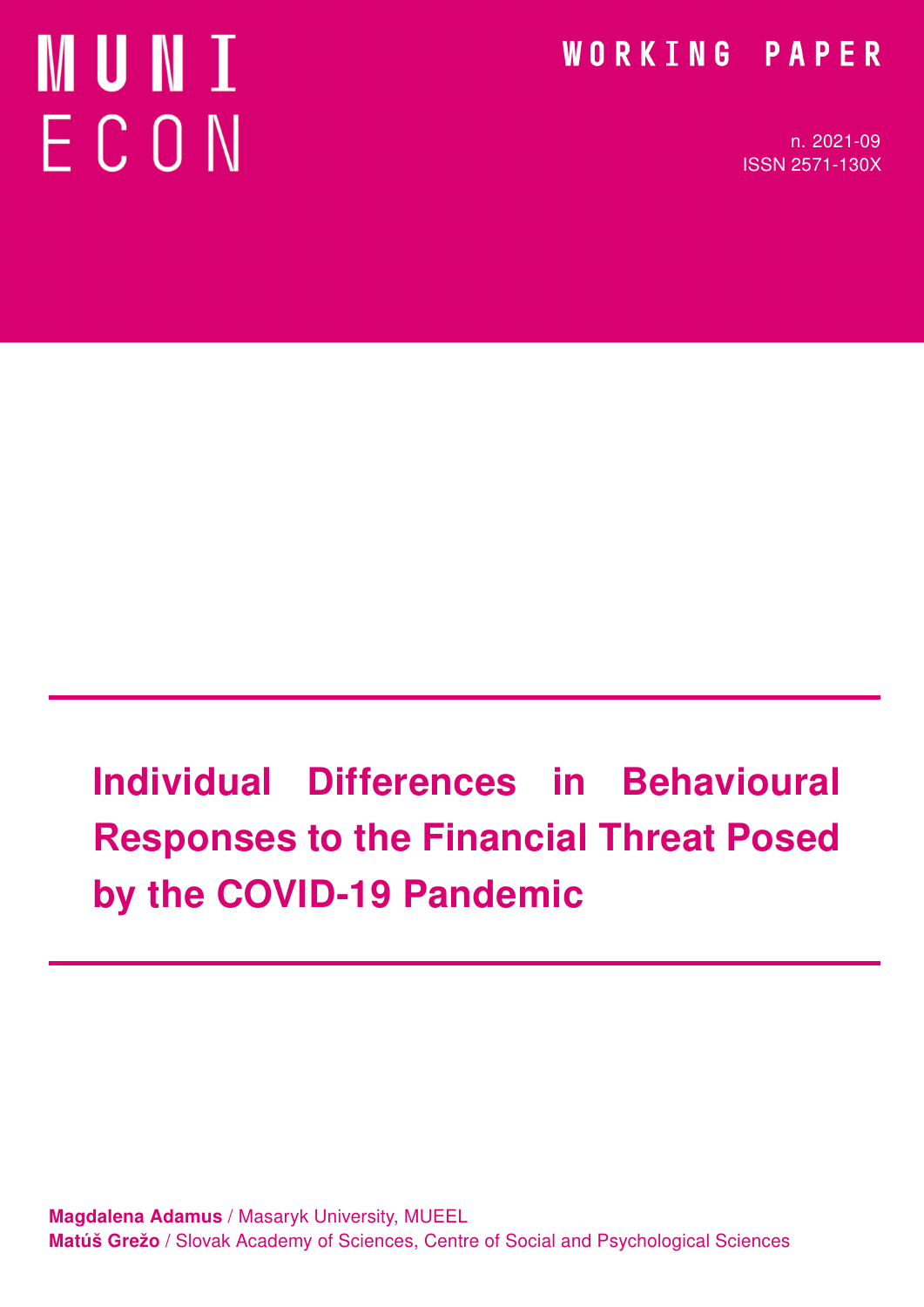## Individual Differences in Behavioural Responses to the Financial Threat Posed by the COVID-19 Pandemic

### Abstract

Using a representative sample of 400 Slovaks, the study investigated the mediating role of subjective perception of financial threat to the relation between psychological resources and behavioural responses in the adaptation to financial stress posed by the COVID-19. The results showed that greater neuroticism and uncertainty intolerance were positively related to aggravated perception of financial threat. This led to greater willingness to change consumption patterns and use of mostly problem-focused coping strategies. The model remained robust after controlling for chronic financial hardship moderators, including the absence of savings and indebtedness. In contrast, acute financial hardship caused by the deterioration of one's financial situation during the pandemic showed to significantly moderate the relation between one's psychological resources and perceived financial threat.

Masaryk University Faculty of Economics and Administration

Authors: Magdalena Adamus / Masaryk University, MUEEL Matúš Grežo / Slovak Academy of Sciences, Centre of Social and Psychological Sciences

Contact: lena.adamus@econ.muni.cz Creation date: 2021-04-09 Revision date:

Keywords: financial threat, neuroticism, uncertainty intolerance, consumption patterns, coping strategies, COVID-19 JEL classification: D91; G41

Citation:<br>Adamus, M., Grežo, M. 2021. *Individual Differences in Behavioural Responses to the Financial Threa*i Posed by the COVID-19 Pandemic. MUNI ECON Working Paper n. 2021-09. Brno: Masaryk University.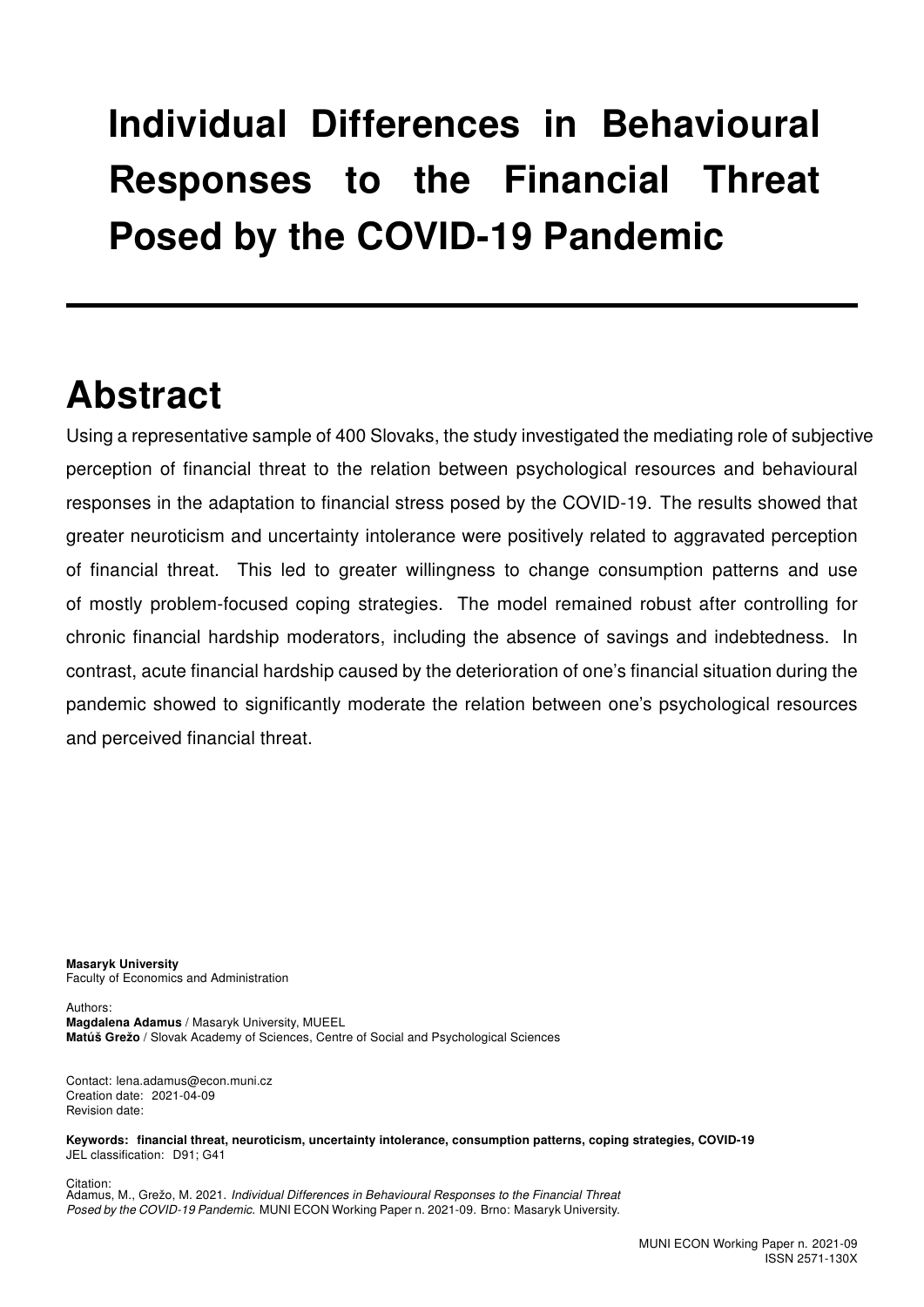#### Abstract

Using a representative sample of 400 Slovaks, the study investigated the mediating role of subjective perception of financial threat to the relation between psychological resources and behavioural responses in the adaptation to financial stress posed by the COVID-19. The results showed that greater neuroticism and uncertainty intolerance were positively related to aggravated perception of financial threat. This led to greater willingness to change consumption patterns and use of mostly problem-focused coping strategies. The model remained robust after controlling for chronic financial hardship moderators, including the absence of savings and indebtedness. In contrast, acute financial hardship caused by the deterioration of one's financial situation during the pandemic showed to significantly moderate the relation between one's psychological resources and perceived financial threat.

JEL codes: D91; G41

Keywords: financial threat, neuroticism, uncertainty intolerance, consumption patterns, coping strategies, COVID-19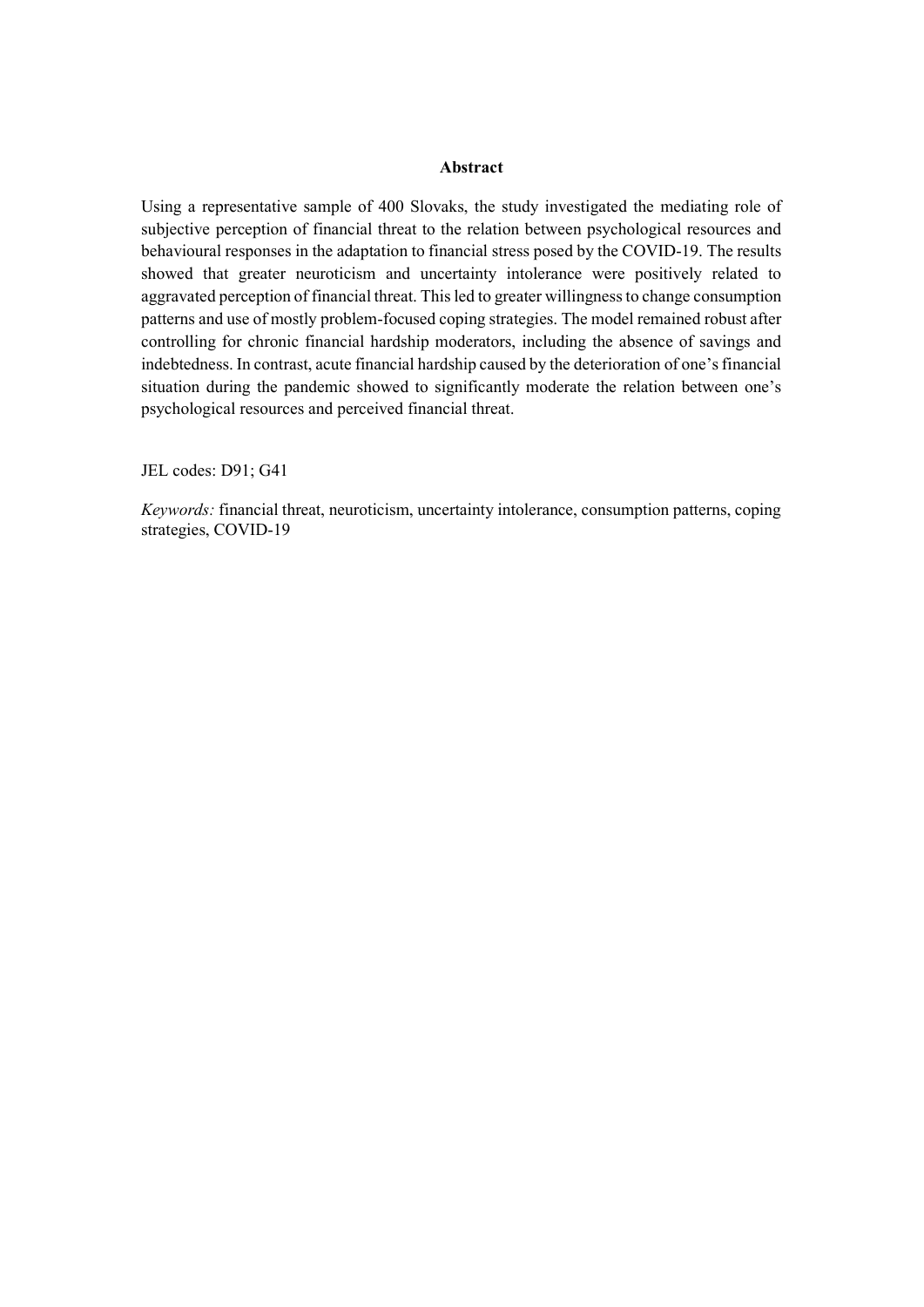#### Individual Differences in Behavioural Responses to the Financial Threat Posed by the

#### COVID-19 Pandemic<sup>1</sup>

#### Magdalena Adamus<sup>2</sup>

Masaryk University, MUEEL

#### Matúš Grežo

#### Slovak Academy of Sciences

Centre of Social and Psychological Sciences

#### Acknowledgement

The research was supported by the OP VVV MSCA-IF grant Gender and risk-taking: the role of social and situational antecedents on performance in risk-related tasks (MSCAfellow3@MUNI;  $CZ.02.2.69/0.0/0.0/19$  074/0012727) and the VEGA grant: Cognitive and personality predictors of trust building (VEGA no. 2/0035/20).

#### Introduction

Apart from immediate medical risks, the COVID-19 pandemic posed a great threat to individuals' psychological wellbeing as well as socioeconomic status and, thus, requires an immediate response (Feng et al., 2020). The spread of the disease has resulted in the introduction of containment measures to stop the virus and protect the most vulnerable groups of citizens. However, the measures themselves may have not only social and psychological negative effects (Dubey et al., 2020) but also disturb financial markets and global economy (Ali, Alam, & Rizvi, 2020). Particularly, nationwide lockdowns, quarantine, physical distancing regulations and travel bans have the potential to restrain economic activities (Bavel et al., 2020). The actual scale of the economic crisis remains unknown and so do the benefits of governmental interventions. As the fears of upcoming recession skyrocketed, the markets

 1 This is a draft of a paper accepted for publication in Personality and Individual Differences.

Citation: Adamus, M., & Grežo, M. (2021). Individual differences in behavioural responses to the financial threat posed by the COVID-19 pandemic. *Personality and Individual Differences*, n.d.<br><sup>2</sup> Corresponding author: Magdalena Adamus, Masaryk University, Lipova Street 41a, 602 00 Brno, e-mail:

lena.adamus@econ.muni.cz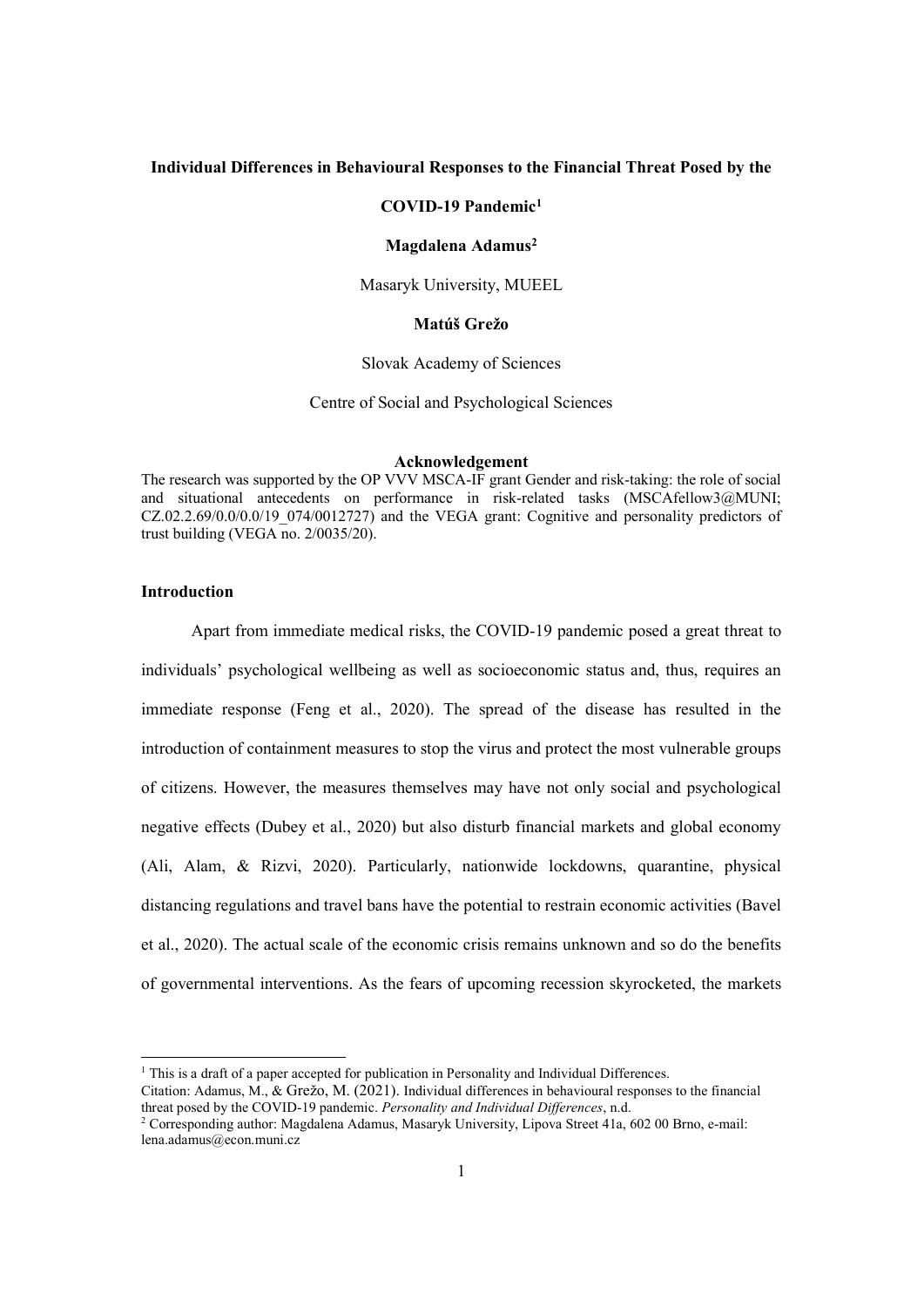responded in an unprecedented panic. Specifically, March 2020 has been considered the worst month in the entire history of stock markets, with indices dropping by at least 25 percent (Shanaev, Shuraeva, & Ghimire, 2020). Although soon stock markets started to recover (Zhang, Hu, & Ji, 2020), on the verge of the crisis it has been estimated that just in the first quarter of 2020, GDP shrunk by as high as 7 percent and unemployment rates started to rise, with Slovakia being among the most affected countries (Eurostat). Consequently, the situation may lead to greater uncertainty about one's socioeconomic status and, specifically, raise worries about employment and income stability (Mann, Krueger, & Vohs, 2020).

Even before the pandemic, a significant portion of the population was concerned about their financial situation (de Bruijn & Antonides, 2020). According to the European Payment Consumer Report (Intrum, 2019), Slovakia is just below the EU average, when it comes to financial wellbeing. A third of the citizens claim that after paying their bills they often do not have enough money to survive to the end of the month. A quarter of Slovaks need to borrow money to cover their expenses. Finally, nearly half of Slovaks are concerned about the perspective of their bills going up and say that those worries have detrimental effects on their general wellbeing. Indeed, previous research focusing on consequences of financial worries showed that financial threat and anxiety is related to poor physical and psychological health, depression, suicidal ideation, increased divorce rates as well as greater confusion and, generally, impaired cognitive ability (Blázquez, Budría, & Moro-Egido, 2020; de Bruijn & Antonides, 2020; Fiksenbaum, Marjanovic, & Greenglass, 2017; Mann et al., 2020; Marjanovic, Fiksenbaum, & Greenglass, 2018).

Previous research showed that it is not an individual's actual financial situation *per se*, that determines behavioural responses to financial hardship. Instead, subjectively perceived financial threat forms the way individuals cope with financial hardship, while the threat perception is shaped by specific psychological resources (Greenglass & Mara, 2012). For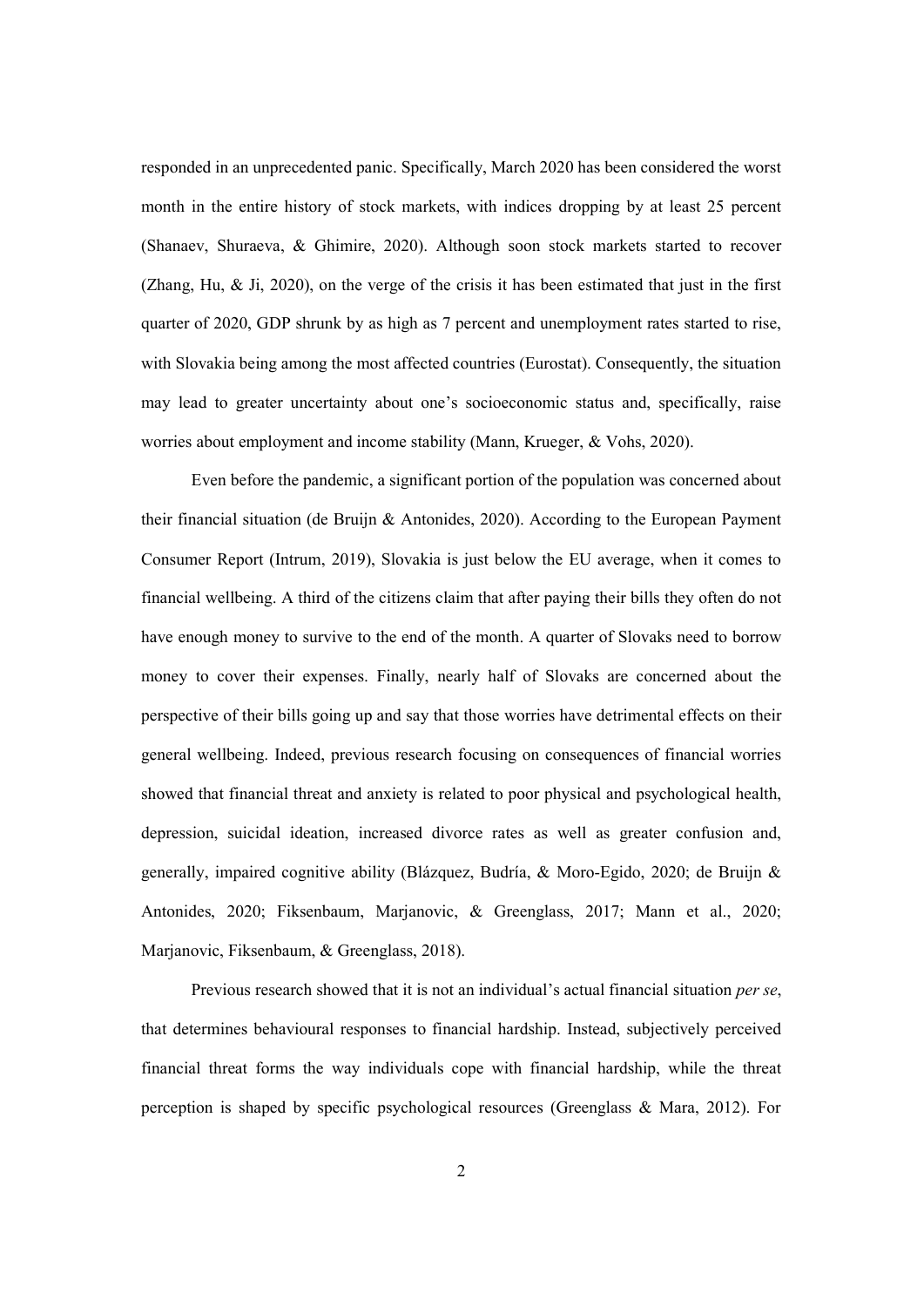instance, Marjanovic et al. (2013; 2015) noted that some people have a more general tendency to worry and ruminate and, consequently, are more likely to experience financial worries. Additionally, those who worry more about money tend to assess their financial situation as less satisfactory, regardless of objective indicators of their socioeconomic status (Gasiorowska, 2014). In other words, due to differences in individual psychological resources, people in a similar economic situation may experience different levels of financial threat. Most importantly, experiencing financial threat shapes behavioural responses to financial hardship, like willingness to adjust consumption strategies or using various adaptive and maladaptive coping strategies. For instance, Marjanovic et al. (2018) found that students who experienced acute financial hardship and were forced to make cutbacks on their expenses experienced greater levels of perceived financial threat. Those who felt more threatened were, in turn, also reporting greater willingness to change their consumption patterns, like saving more, reducing debts and searching for additional income sources.

The purpose of the study is twofold. First, we aim to test for a mediating effect of financial threat on the relationship between psychological resources—represented by neuroticism and uncertainty intolerance—and behavioural responses to the economic turmoil caused by the COVID-19 pandemic. The model builds directly on the previous research by Marjanovic et al. (2013, 2015), conducted in response to the 2007-2009 global economic recession. Second, the study extends this model by exploring whether the mediating effect of financial threat depends on the level of chronic and acute financial hardship. In other words, we aim to identify the moderating effect of specific chronic and acute financial hardship indicators that account for the aggravated feelings of financial threat during sudden economic turmoil.

The rest of the paper is organised as follows. First, we discuss relevant literature about psychological resources, financial threat and their effect on individuals' behaviour. Then, we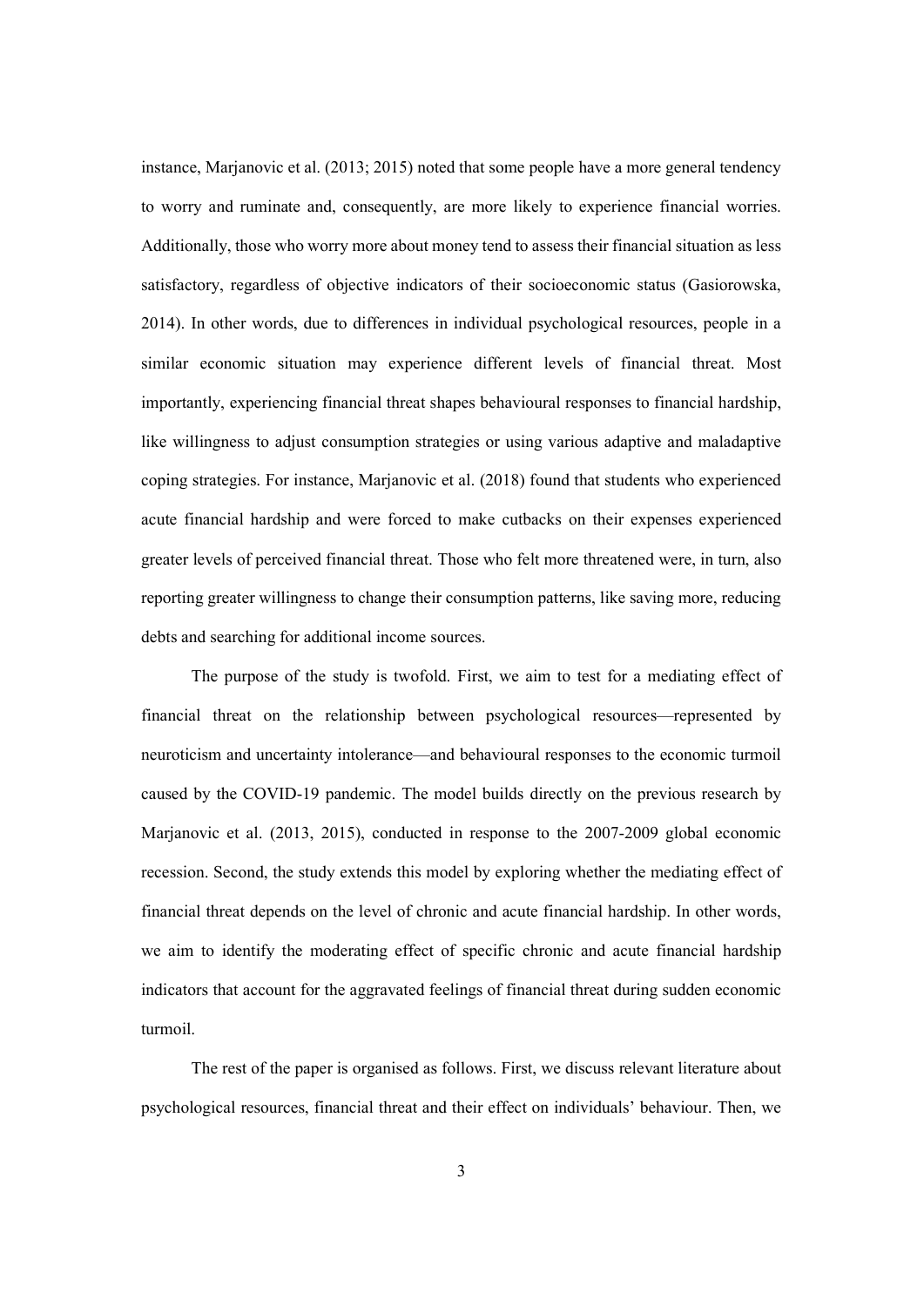outline conceptual framework of the present study and put forward the model. Next, we describe methods and report findings. Discussion and conclusions end the paper.

#### The Literature Review

#### The conceptualisation of perceived financial threat

The past experience from the Great Recession of 2008 brought significant insights into the damaging effects the financial instability and insecure employment may have on individual wellbeing. Experiencing financial hardship, over-indebtedness and losing a job had a direct effect on self-reported health, excess mortality rates, suicide ideation, depression, self-esteem and substance abuse (Bambra & Eikemo, 2009; Fiksenbaum, Marjanovic, Greenglass, & Garcia-Santos, 2017). It has also been established that economic downturn elicited emotional response—anxiety and feelings of threat—that affected the relation between objective economic hardship and its devastating impacts on health and wellbeing (de Bruijn & Antonides, 2020; Marjanovic et al., 2013, 2015).

The focal concept in the present study is perceived financial threat. Perceived financial threat is defined as a mixture of fear, anxiety and preoccupation with one's financial situation (Marjanovic et al., 2013). These feelings mostly concern uncertainty about the security and stability of one's personal finances (Fiksenbaum, Marjanovic, & Greenglass, 2017). Specifically, Marjanovic et al. (2018) observed that perception of financial threat is related to subjective evaluation of resources as uncertain and insufficient to maintain income and liabilities balanced. This, in turn, fosters the fear that one is not capable to satisfy basic needs. Although perceived financial threat is distinct from the experience of economic hardship, it may be triggered by actual financial outcomes both on a macro- and micro-economic scale. Preliminary studies indicated that, indeed, as a response to the COVID-19 pandemic, people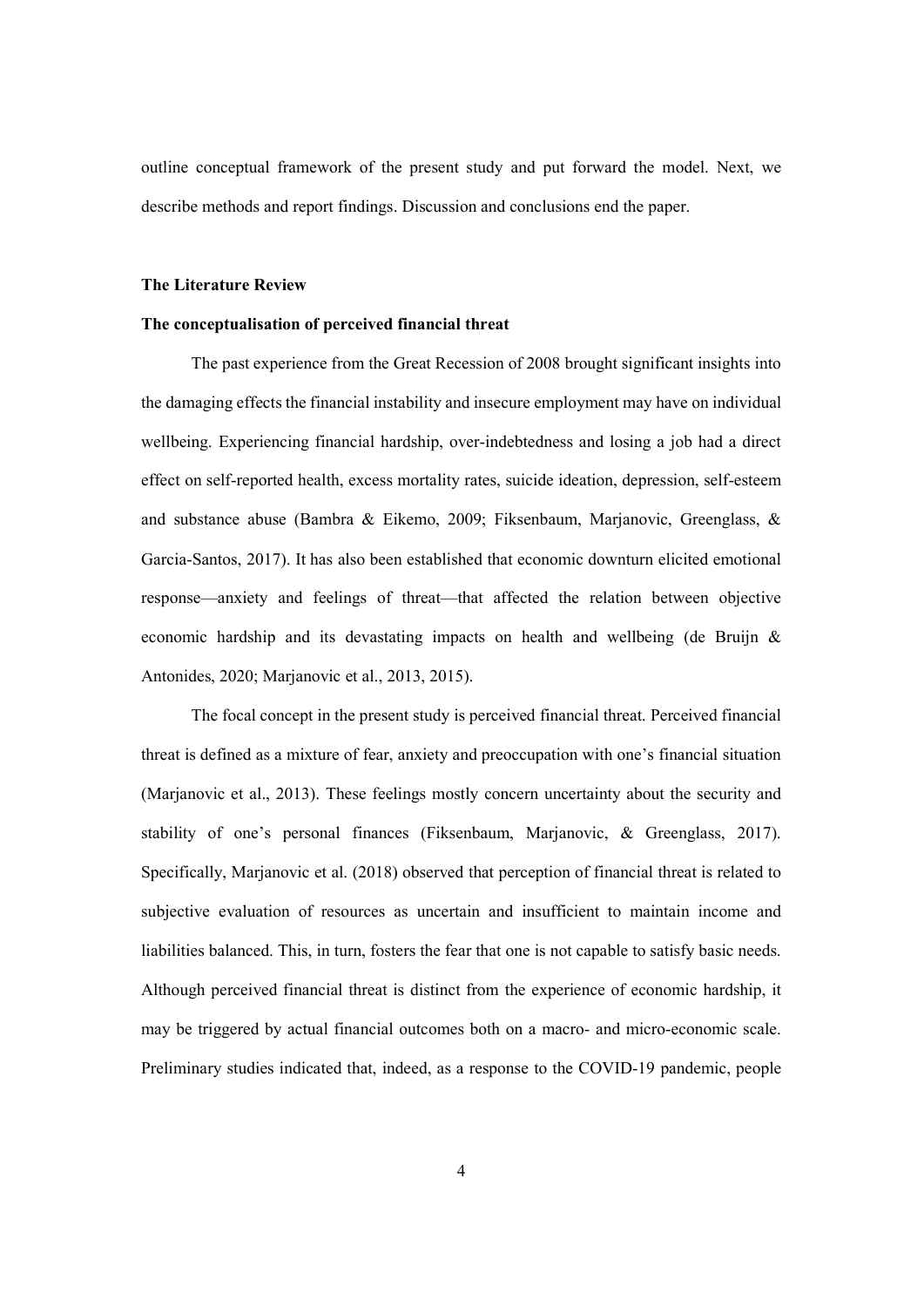experienced aggravated anxiety about their employment, income stability and whether they will be able to make ends meet (Mann et al., 2020; Tull et al., 2020).

Conceptually, perceived financial threat is closely related to economic or money anxiety. Economic anxiety is a broad concept covering various aspects of financial wellbeing such as money management stress and debt stress (de Bruijn & Antonides, 2020). Mann et al. (2020) defined economic anxiety as a psychological distress over possible negative financial outcomes and acknowledged its subjective aspect. More specifically, Gasiorowska (2014) described money anxiety as a feeling of uncertainty, suspiciousness and doubtfulness when it comes to finance management, accompanied by more negative emotions in response to financial hardship and less favourable evaluation of one's actual economic situation. De Brujin et al. (2020) distinguished two main aspects of economic anxiety: worry and rumination depending on the level of perceived control over the events. Financial worries are experienced when the future is perceived as threatening, yet controllable. Rumination is more prevalent in situations when an individual feels no control over events and is related to dealing with actual past losses or causes of one's current financial situation. Worry and rumination elicit also different emotional responses: the latter being related to anger and sadness, while the former to fear.

#### Predictors of perceived financial threat

Although perceived financial threat is a widespread reaction to the economic turmoil, previous research shows that not all individuals respond to economic stressors in the same way. Generally, two groups of determinants shape the feelings of financial threat. First, perception of financial threat is well predicted by socioeconomic characteristics as well as acute and chronic financial hardship, including losing a job, wage reduction and indebtedness. As poverty causes stress and negative affect, low income people tend to worry more about their finances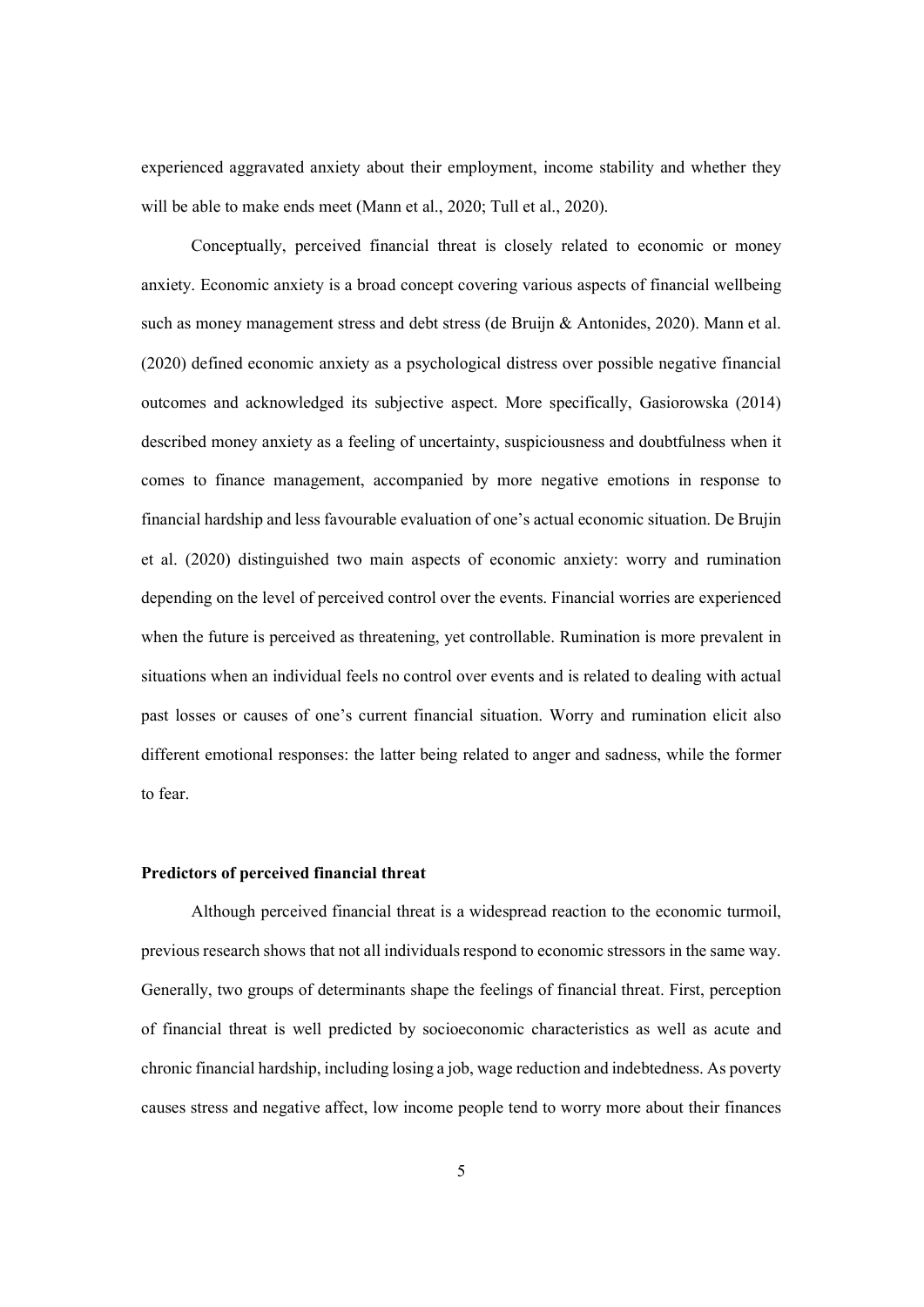(de Bruijn & Antonides, 2020; Haushofer & Fehr, 2014). Mann et al. (2020) observed that earnings below \$75,000—roughly twice as much as the US annual income median—have a potential to increase economic anxiety, including worries about job stability and ability to pay liabilities on time. The results are in line with the observation by Kahneman and Deaton (2010) that below the threshold of \$75,000, life satisfaction depends on the income and suggest that greater income provide a sufficient buffer protecting against financial distress. Marjanovic et al. (2018) showed that acute—as opposed to chronic—economic hardship makes people prone to excessive financial worries, particularly, if they experienced a negative economic shock in the past 12 months. Apart from actual changes in one's socioeconomic situation, appraisal of the threat may be related to subjectively assessed probability of suffering financial losses in the (near) future and may rise with the media coverage about the economic downturn, gloomy prognosis of the economic development and actual damages caused by the crisis in the local economy (Haroon & Rizvi, 2020; Marjanovic et al., 2013). In the context of the COVID-19 pandemic, Tull et al. (2020) noticed that containment measures, such as stay-at-home orders, may also increase concerns about individual incomes and ability to maintain one's financial status.

Second, apart from actual socioeconomic characteristics, past studies showed that people possess psychological resources that make them immune to the threat perception. As Greenglass and Mara (2012) and Fiksenbaum et al. (2017) outline, perceived financial threat can be worsened not just by socioeconomic characteristics and acute and chronic financial hardships, like job loss or high debt load, but also by specific conceptually related personality traits. Specifically, self-efficacy, self-esteem, sense of control and optimism serve as a protective factor against the taxing experience of economic anxiety and distress (Bartholomae & Fox, 2017; Caplan & Schooler, 2007; Grezo & Sarmany-Schuller, 2015; Marjanovic et al., 2013, 2015). On the other hand, there are certain characteristics that—regardless of actual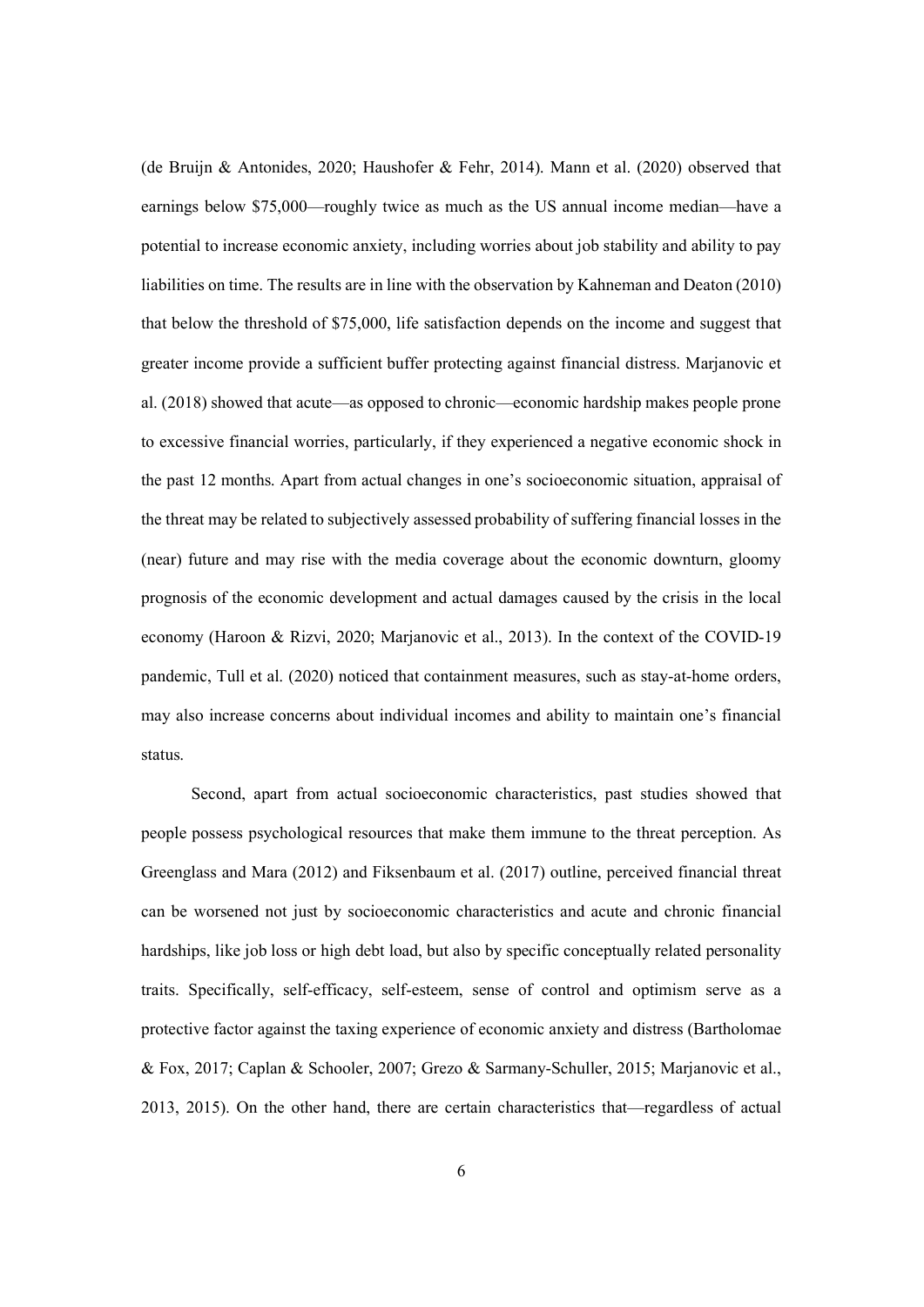socioeconomic situation—are likely to make people more prone to feeling anxious about money. Specifically, Marjanovic et al. (2013) observed that an individual disposition to worry, ruminate and feel anxious positively correlated with financial anxiety, i.e., people who generally worry more, tend to be also preoccupied with their financial situation. The findings were confirmed by Xu et al. (2015) among adolescents and, more recently, by Mann et al. (2020), who found that in the context of the COVID-19 pandemic, neuroticism makes people more prone to financial distress. Gasiorowska (2014) confirmed that money anxiety is related to neuroticism, trait anxiety, but also to ambiguity intolerance making people with such individual characteristics more prone to negative effects of the economic hardship. Finally, Fiksenbaum et al. (2017) confirmed that uncertainty intolerance is related to aggravated experience of financial threat.

#### Behavioural responses to the perception of financial threat

#### Coping with financial threat

Financial threat is an important psychological and social phenomenon having farreaching adverse effects on everyday functioning of individuals and societies. Specifically, experiencing depression, mood disorders, emotional exhaustion, somatic symptoms, and suicidal thoughts caused by financial threat may lead to attenuation of family ties (Bartholomae & Fox, 2017; Fiksenbaum, Marjanovic, Greenglass, et al., 2017; Marjanovic et al., 2015). Apart from direct impact on health and wellbeing, perception of financial threat may have negative consequences on one's cognitive functioning as well. For instance, economic hardship has debilitating effects on cognitive ability and memory, makes people confused and inclined to get involved in motivated forms of cognition (de Bruijn & Antonides, 2020; Fiksenbaum, Marjanovic, Greenglass, et al., 2017; Fritsche & Jugert, 2017; Schwabe, Joëls, Roozendaal, Wolf, & Oitzl, 2012). Severe anxiety accompanied by the lack of the sense of control may lead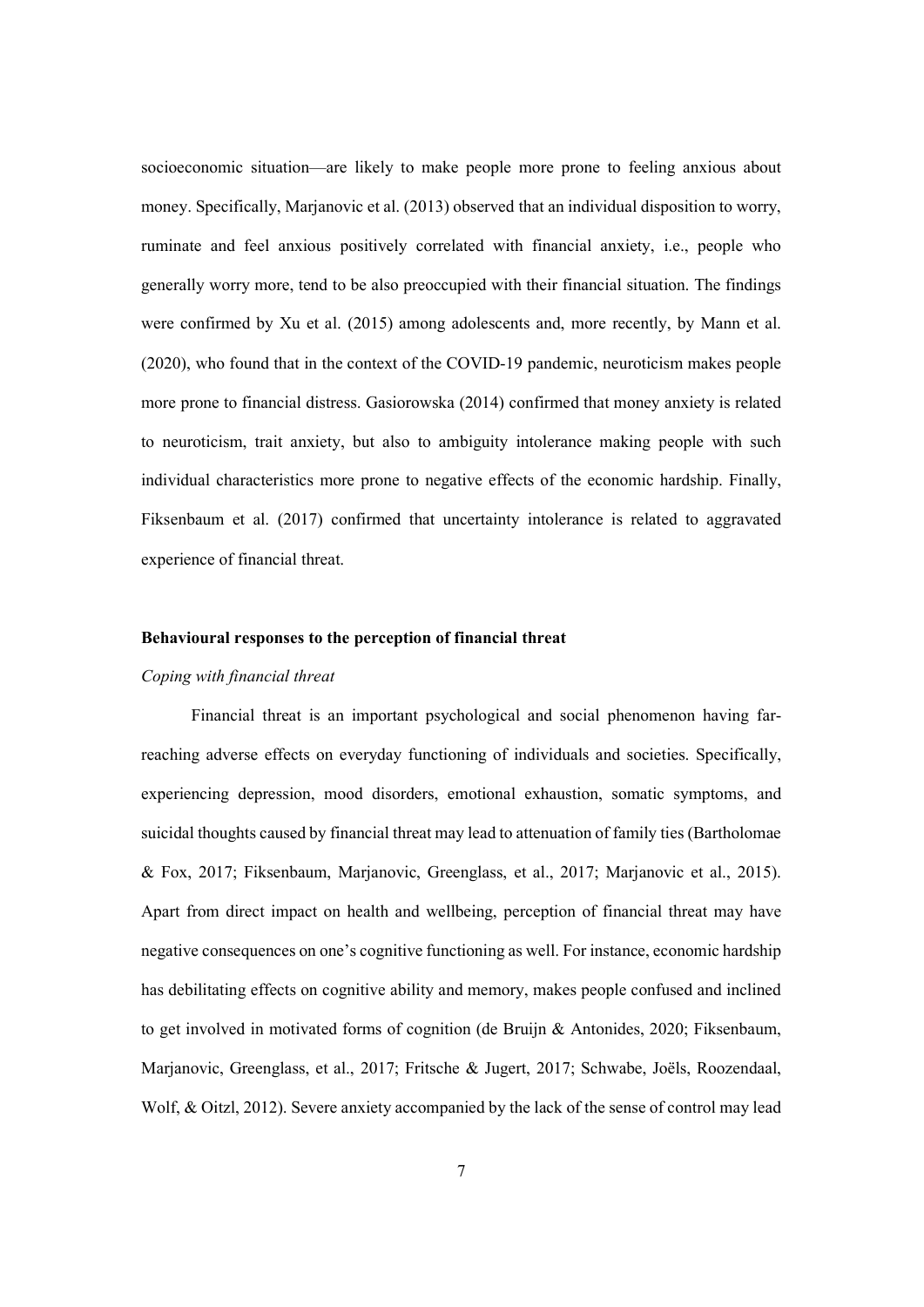to adoption of maladaptive consumption and coping strategies, including self-accusation, resignation, gambling and alcohol and drug abuse. Specifically, Holmgren et al. (2019) observed that young, over indebted Swedes tended to get involved in maladaptive coping behaviours more and such behaviours predicted occurrence of mental illness. As Marjanovic et al. (2015) claim, the maladaptive responses to financial threat are not only psychologically or socially harmful, but also make it more difficult to overcome economic hardship both at individual and social level.

#### Changes in consumption patterns

Another strand in the literature shows that people experiencing money issues or economic anxiety become more impatient and risk averse, which leads them to significant changes in their financial behaviour. Specifically, they prefer short-term investments with lower but more certain profits, which in turn, leads to short-sighted decisions in the domain of education, health and economic activity (Haushofer & Fehr, 2014). In the context of the COVID-19 pandemic, it has been observed that people start hoarding food and toiletries (Dubey et al., 2020). For example, at the beginning of the pandemic, US consumers increased household spending by 845%, nearly immediately emptying shop shelves of disinfectants, preserved foods and even water (Kirk & Rifkin, 2020). In line with these observations, Garbe, Rau, and Toppe (2020) indicated that stockpiling behaviour under threat may be related to certain personality dimensions such as neuroticism, conscientiousness or lack of solidarity. By contrast, Marjanovic et al. (2018) observed that individuals experiencing acute economic hardship and financial threat were more willing to change their consumption patterns, like cutting expenses, reducing debts, and seeking additional sources of income.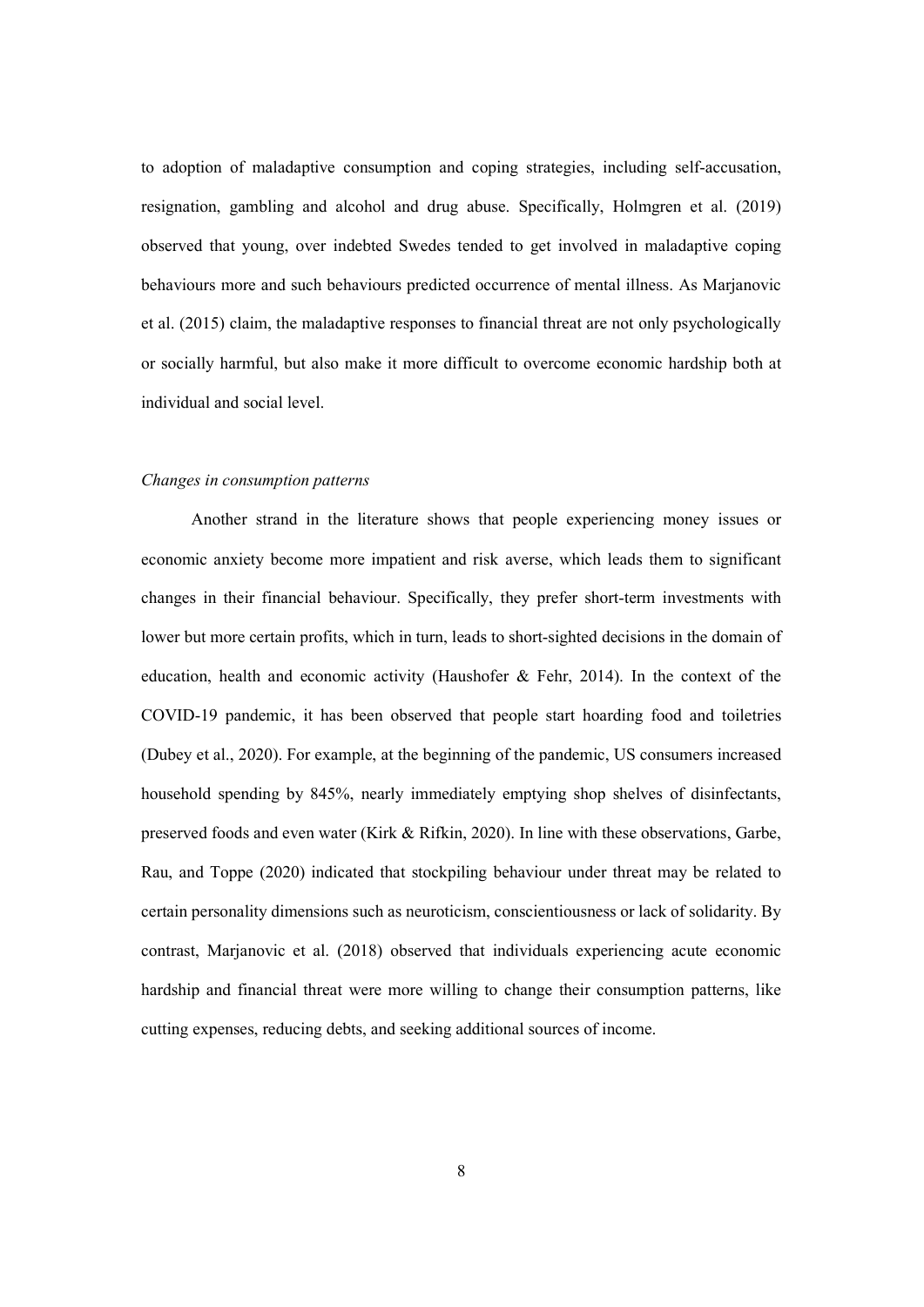#### Model and hypotheses

The present study extends previous research by Marjanovic et al. (2013, 2015) by providing a comprehensive perspective on how low psychological resources make people more vulnerable to the financial threat caused by the COVID-19 pandemic. Additionally, the study investigates how the perceived financial threat shapes people's behavioural responses. We were interested, whether feelings of financial threat lead to the changes in consumption patterns and which coping strategies people use when facing financial hardship. Although most previous studies focused on socioeconomic predictors of financial threat perception, de Brujin et al. (2020) observed that, given the similar socioeconomic situation, people's worry about their financial situation differ dramatically. In other words, some people may feel threatened even without experiencing actual economic hardship, while others can feel safe despite their actual bad situation. The main idea of the study is that psychological resources—other than one's actual financial situation—make people particularly prone to financial threat. In line with previous research (Fiksenbaum, Marjanovic, & Greenglass, 2017; Gasiorowska, 2014; Mann et al., 2020), this study is based on the premise that people possess certain dispositions to worry more and, generally, to perceive uncertain events as more threatening. Consequently, this subjective perception of threat shapes people's behavioural responses.

This study tests a model consisting of two latent and one observable construct. First, neuroticism and uncertainty intolerance jointly represent the construct of psychological resources as a predicting variable. The second construct of behavioural responses—consisting of willingness to change consumption patterns and coping strategies—represents the outcome variable in the current investigation. Finally, we observed financial threat to see whether it mediates the relationship between the two latent constructs. Based on findings of Mann et al. (2020) and Fiksenbaum et al. (2017) we hypothesise that individuals high in neuroticism and uncertainty intolerance perceive financial threat posed by the COVID-19 pandemic as more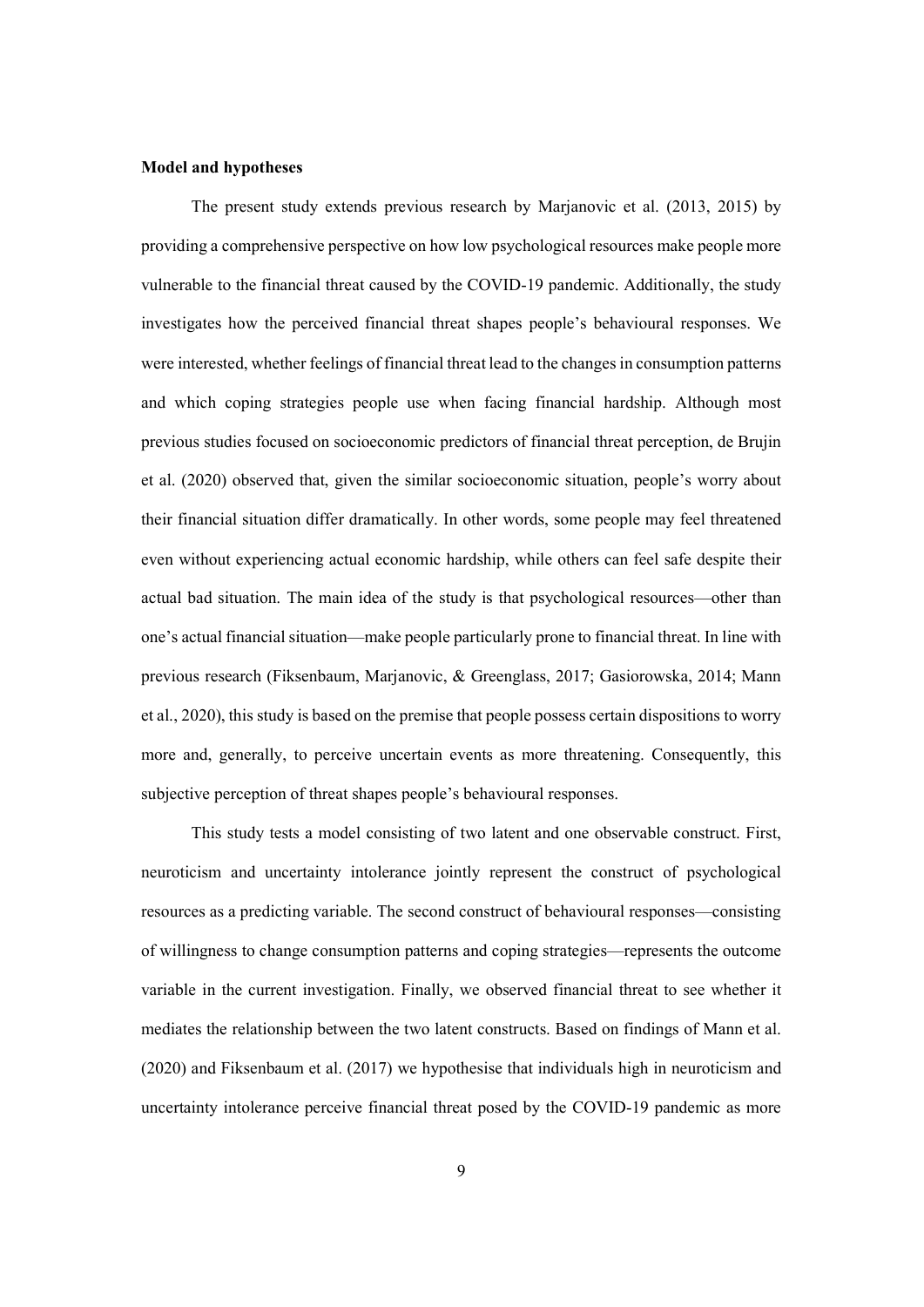severe (H1). In line with the study by Marjanovic et al. (2018), we expect that perceived financial threat predicts behavioural changes, namely the greater willingness to change consumption patterns and using both adaptive and maladaptive coping strategies to reduce the financial hardship (H2). Finally, following Marjanovic et al. (2013, 2015), we assume that perceived financial threat mediates the relation between psychological resources and behavioural responses (H3).

Fiksenbaum et al. (2017) claim that feelings of financial threat are shaped by both people's psychological resources as well as their actual socioeconomic situation, like high debt load or job loss. Importantly, Marjanovic et al. (2018) showed that acute—as opposed to chronic—financial hardship makes people worry more about their financial situation, especially when they experienced a negative economic shock in the last year. Since this could be the case for many people during financial turmoil caused by the COVID-19 pandemic, we have decided to extend the mediation model by investigating whether acute financial hardship contributes to the increased perception of financial threat more than chronic financial hardship. The final moderated-mediation model is shown in Figure 1.

#### Figure 1

The moderated mediation model tested in the present study

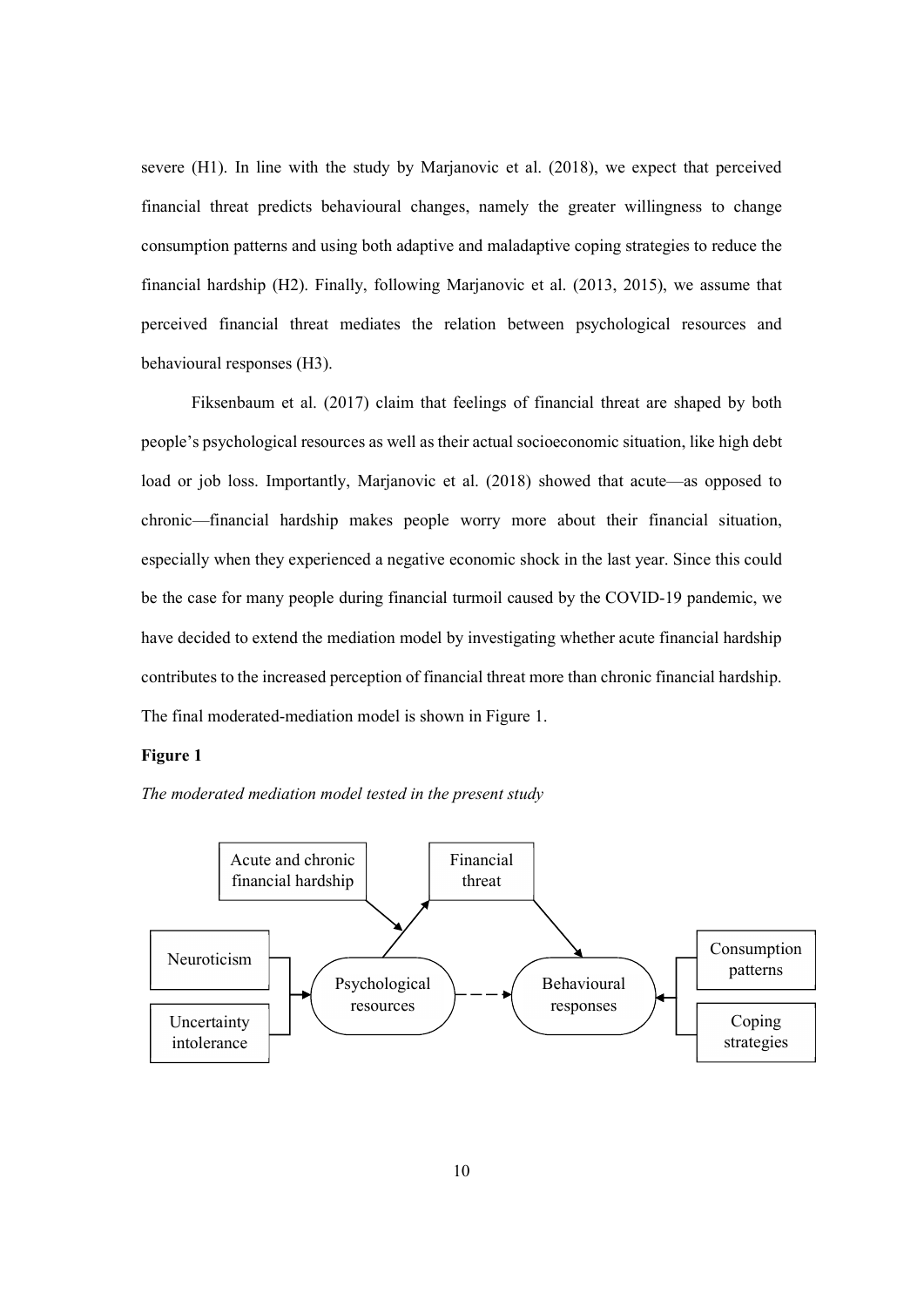Note. The model assumes, that financial threat mediates the relationship between psychological resources and behavioural responses. Additionally, this mediation should be moderated by acute and chronic financial hardship.

#### Method

#### Participants and procedure

Based on a priori power analysis, a total of 400 Slovaks (208 women) aged 18–81 participated in the study ( $M_{age} = 44.52$ ;  $SD_{age} = 16.07$ ). Participation was voluntary and anonymous. The data were collected by a research agency (chosen in a tender) via an online survey hosted on Qualtrics. The data collection was governed by the ESOMAR code. The rules guarantee that participants are randomly selected in accordance with predetermined criteria from the agency's database and do not participate in a research more than twice (or in specific conditions three times) a month. The samples were balanced in terms of biological sex and age. Participants were not deceived at any point of the study. The agency provided incentives for participants consistent with local market conditions (either cash or vouchers). Furthermore, the agency was responsible for preliminary checks of the data quality (response times and completeness). Participants were informed about their right to remain anonymous and to withdraw from the study at any time. After signing an informed consent form and reading general instructions, participants filled out a demographic questionnaire containing questions about gender, age, education, employment and family status. The research protocol was constructed so that each of the tasks related to measured variables was compulsory. Participants were not allowed to proceed with the study unless they provided a response. Consequently, we obtained no incomplete data. The questionnaire contained two control questions (attention checks) such as "If you read this sentence, choose strongly disagree". Individuals who failed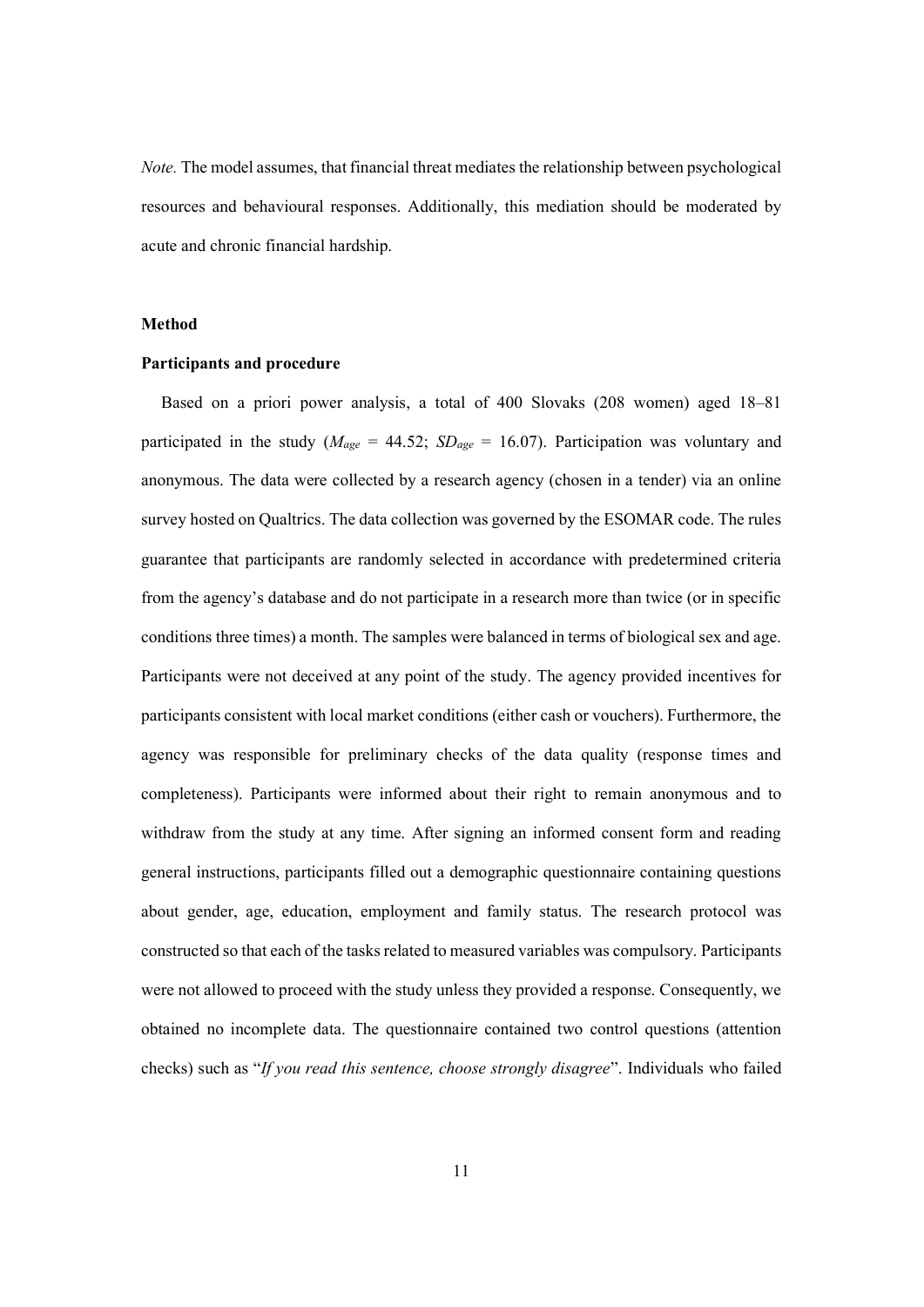to select correct answers, were considered as potentially contaminating the data set and were not included in the analysis.

#### Measures

#### Financial threat

A Financial Threat Scale (FTS, Marjanovic et al., 2015) was used to measure Financial threat. It is a 6-item questionnaire intended to measure how people feel about stability and security of their personal finances. Participants indicated how threatened they feel by their financial situation on a five-point scale (1=not at all, 5=a lot). A higher score indicated that participants perceived the situation as more threatening. The McDonald's omega test showed an excellent reliability of this questionnaire ( $\omega = .93$ ;  $SE = .01$ ; 95% CI [.92, .94]).

#### Psychological resources

Neuroticism. To measure neuroticism, we used the Neuroticism subscale of Big Five Inventory – 2 adapted into the Slovak language and cultural context (Halama, Kohút, Soto, & John, 2020). Participants had to assess themselves on the attribution of 12 traits indicative of neuroticism/negative emotionality using a five-point scale (1=strongly disagree, 5=strongly agree). The scale consists of 3 subscales (anxiety, depression, and emotional volatility), each measured with 4 items. 6 items (2 in each of the subscales) are reverse-scored (example of a standard item: "I am a person who worries a lot"; example of a reversed item: "I am a person who stays optimistic after experiencing a setback"). A higher score indicated stronger neuroticism. The McDonald's omega test showed a good reliability of this scale ( $\omega = .88$ ; SE  $= .01$ ; 95% CI [.86, .90]).

Uncertainty intolerance. A 12-item inventory, Intolerance of Uncertainty Scale (IUS), adopted from Carleton, Norton, and Asmundson (2007) was used to measure attitudes toward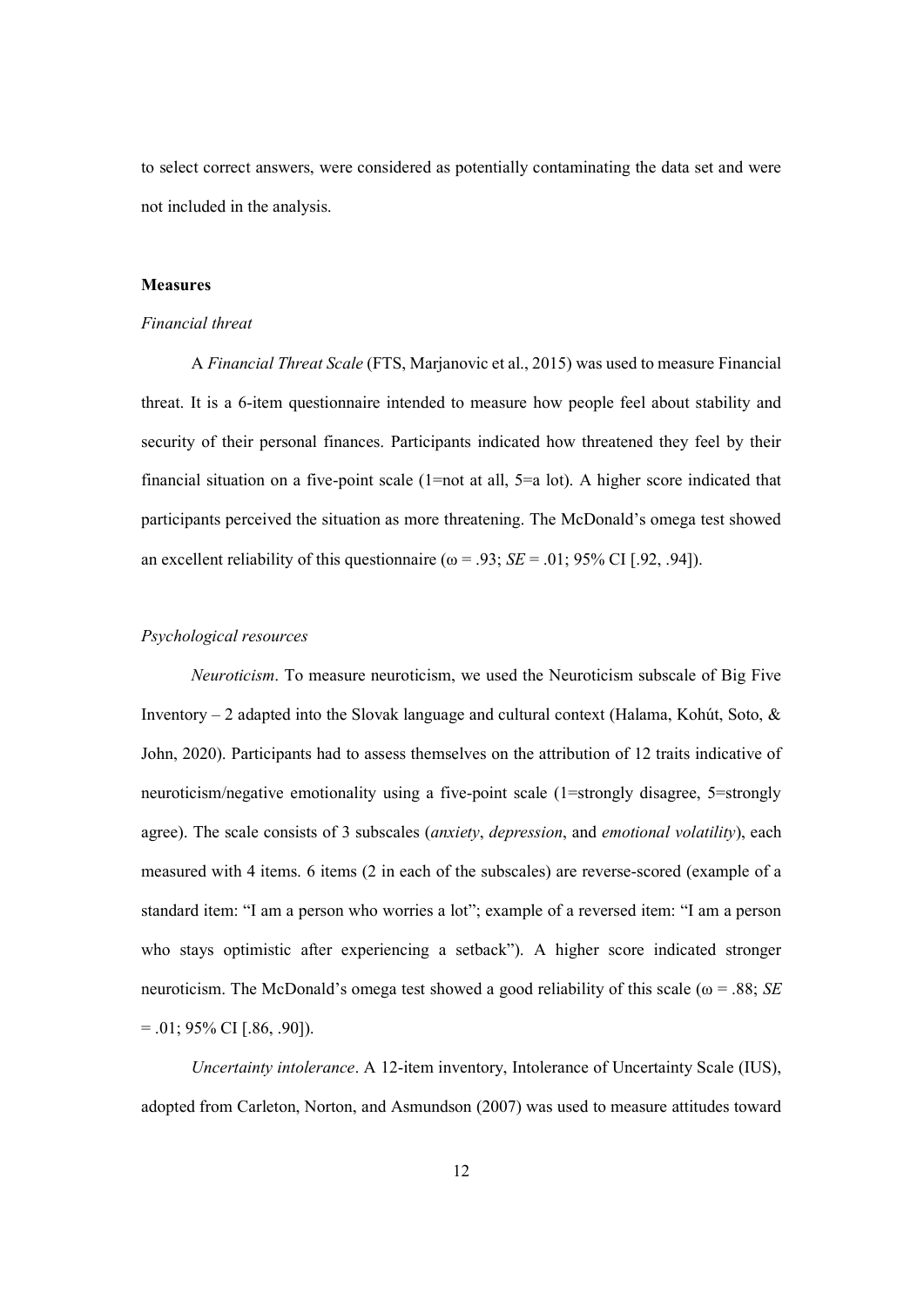uncertainty. Participants assessed their intolerance of uncertainty on a five-point scale (1=not at all characteristic of me, 5=entirely characteristic of me). The inventory consists of two subscales measuring *prospective anxiety* (7 items, example item: "Unforeseen events upset me greatly") and inhibitory anxiety (5 items, example item: "Uncertainty keeps me from living a full life"). A higher score was indicative of greater uncertainty intolerance. The McDonald's omega test showed a good reliability of this scale ( $\omega = .86$ ;  $SE = .01$ ; 95% CI [.84, .88]).

#### Behavioural responses

Consumption patterns. To measure changes in consumption patterns, we used the Willingness to change financial behaviour scale developed by Fiksenbaum et al. (2017). The scale consists of 15 items aimed at assessing an individual's (1) willingness to take actions that increase incomes (example item: "Getting a second job to earn extra money"), (2) reduce expenses ("Buying lower end goods and services to save cash where I can"), and (3) decrease debts ("Using my savings to make purchases instead of credit"). Each of the three subscales consists of 5 items. In the context of the COVID-19 pandemic, participants assessed each of the items on a five-point scale (1=strongly disagree, 5=strongly agree). The McDonald's omega test showed a good reliability of this scale ( $\omega = .89$ ;  $SE = .01$ ; 95% CI [.87, .91]).

Coping strategies. To measure coping strategies, we used the *Brief cope* inventory adapted from Carver (1997) intended to assess individual coping responses to stressors. The scale was adapted in order to ask which coping strategies participants used while facing their financial hardship posed by the COVID-19 pandemic. The 28-item scale consists of three subscales: *maladaptive coping* (10 items, example item: "I've been using alcohol or other drugs to make myself feel better"), *problem-focused* (8 items, example item: "I've been concentrating my efforts on doing something about the financial situation I'm in"), and *emotion-focused* (10 items, example item: "I've been accepting the reality of the fact that it has happened").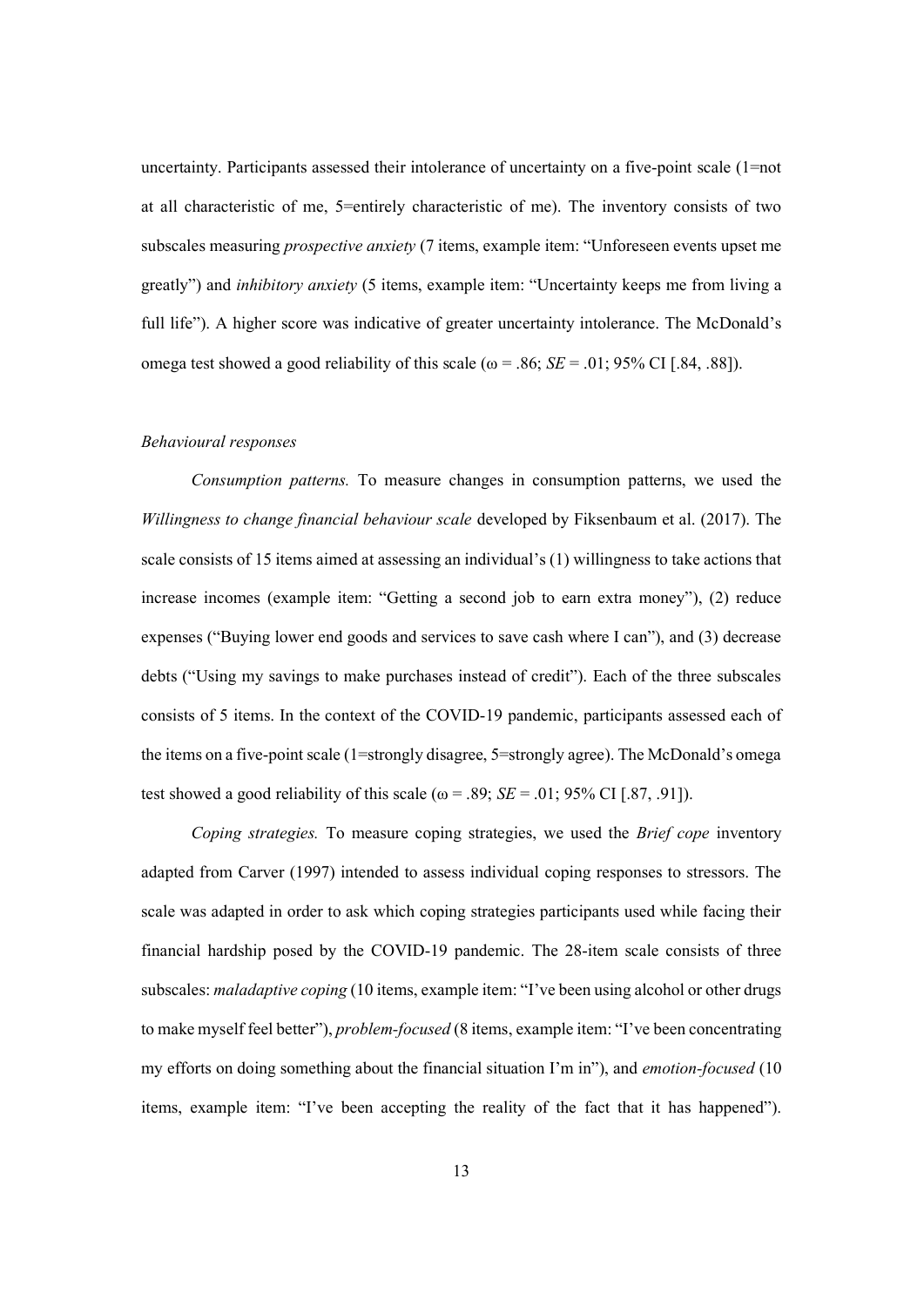Participants declared how often they used certain forms of coping on a four-item scale (1=I) haven't been doing this at all, 4=I've been doing this a lot). Higher scores indicate greater involvement in a given type of coping behaviour. The McDonald's omega test showed a good reliability of this scale ( $\omega = .89$ ; *SE* = .01; 95% CI [.86, .92]).

#### Financial hardship

Acute financial hardship. To measure acute financial hardship caused by the COVID-19 pandemic, we used three indicative questions. First, we asked: "Did your financial situation get negatively affected by the COVID-19 crisis?". Second, we questioned: "Did you lose any of your financial income in consequence of COVID-19 crisis?". Third and last, the government of Slovak Republic established a state-funded support for those who got into severe financial problems. In such cases, where their financial situation got significantly worse, people could ask for this state-funded financial support. In this study, we asked participants: "Did you ask for a state-funded financial support because of the current COVID-19 crisis?".

Chronic financial hardship. To measure chronic financial hardship, we used three indicative questions. We asked: "Do you have any savings at the moment?", "Do you have any debts (credit, mortgage, or loan)?", and "Are you the subject of a debt collection lawsuit?"

#### **Results**

#### Descriptive statistics and relationships between observed variables

First, before testing our hypotheses, we outline the descriptive statistics and correlation matrix for the measured variables in this study (Table 1). For the purpose of future metaanalytical studies, we present the means, standard deviations and relationships for the whole scales as well as their specific subscales. Overall, neuroticism showed to be moderately positively correlated with uncertainty intolerance. Likewise, willingness to change financial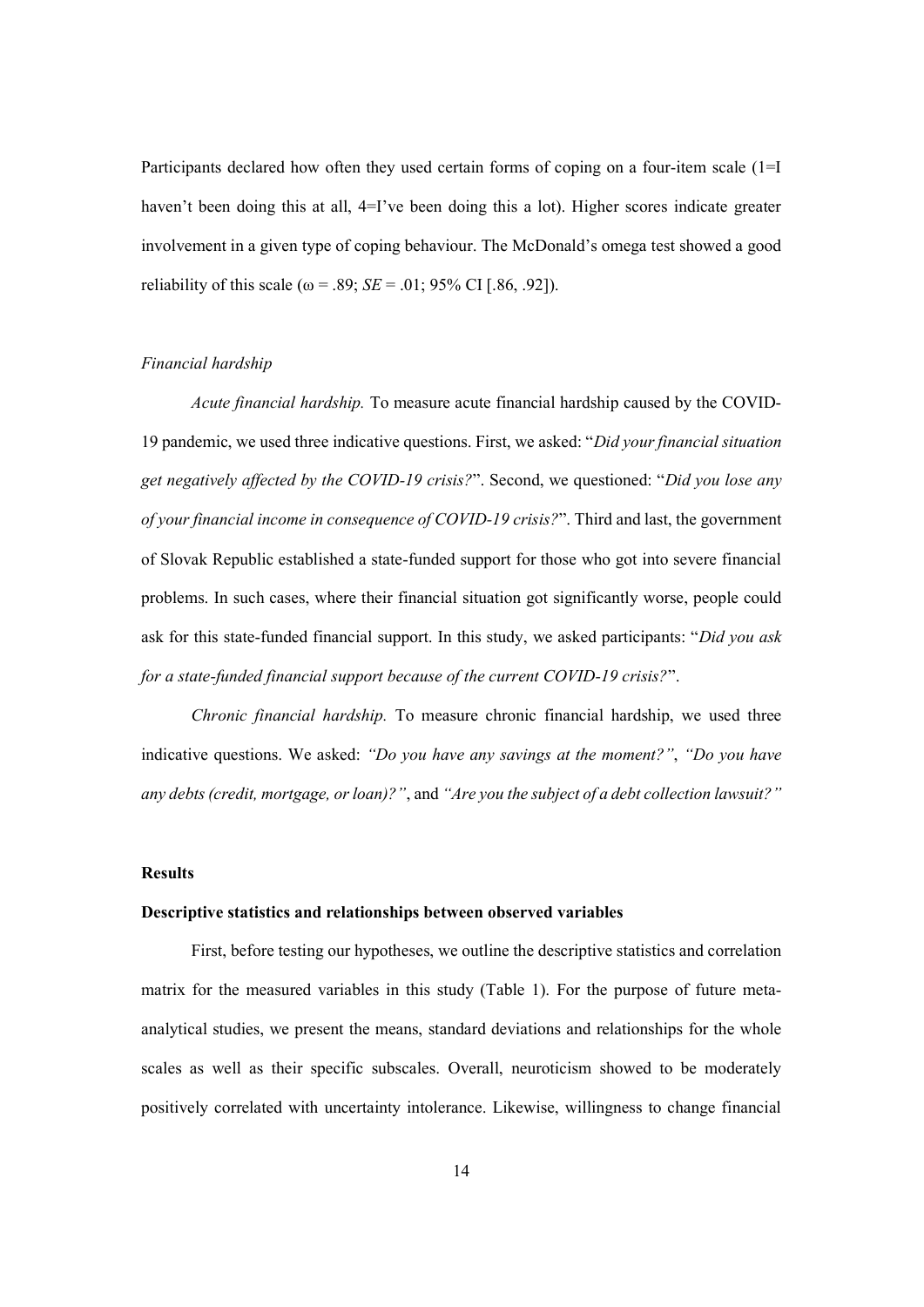behaviour showed to be moderately positively correlated with brief cope. These results initially suggest that they could represent the common latent constructs of psychological resources and changes in financial behaviour. Lastly, financial threat showed weak-to-moderate relationships with all measures from our proposed mediation model.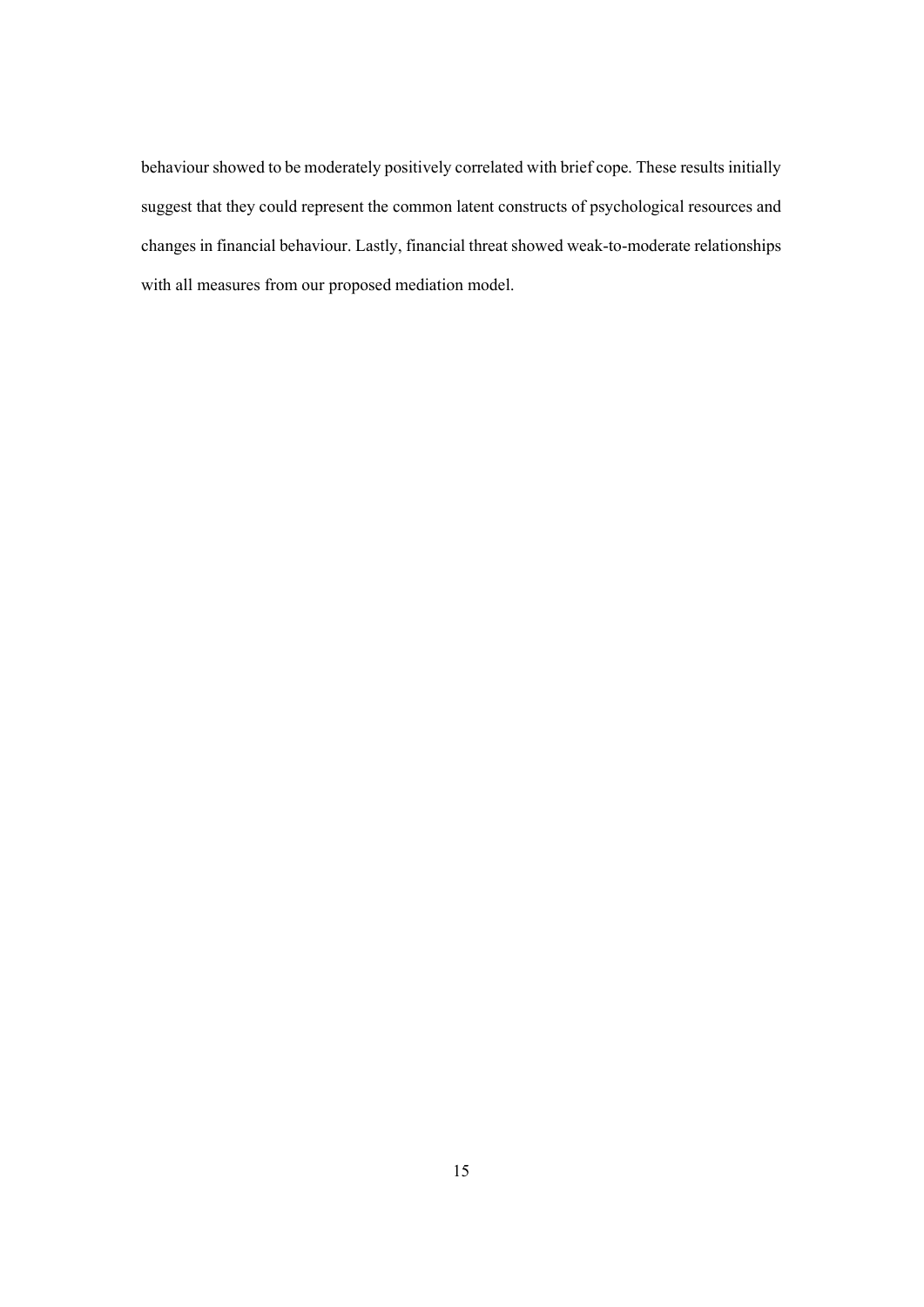#### Table 1

| Descriptive statistics and correlation matrix |           |            |                      |                   |                    |                   |                   |                      |                      |                 |                      |                 |                |                |       |    |                 |                 |
|-----------------------------------------------|-----------|------------|----------------------|-------------------|--------------------|-------------------|-------------------|----------------------|----------------------|-----------------|----------------------|-----------------|----------------|----------------|-------|----|-----------------|-----------------|
| Varia                                         | Me        | ${\rm SD}$ | AGE                  | <b>NEU</b>        | <b>NEU</b>         | <b>NEU</b>        | $\hbox{NEU}$      | UI                   | UI <sub>1</sub>      | UI <sub>2</sub> | <b>FTS</b>           | <b>WT</b>       | WT             | WT             | WT    | BC | BC <sub>1</sub> | BC <sub>2</sub> |
| ble                                           | an        |            |                      | R                 | R <sub>1</sub>     | R <sub>2</sub>    | R <sub>3</sub>    |                      |                      |                 |                      | $\mathbf C$     | C <sub>1</sub> | C <sub>2</sub> | $C_3$ |    |                 |                 |
| AGE                                           | 44.5<br>2 | 16.<br>07  |                      |                   |                    |                   |                   |                      |                      |                 |                      |                 |                |                |       |    |                 |                 |
| NEU<br>R                                      | 2.77      | .73        | $.16*$<br>$\ast$     |                   |                    |                   |                   |                      |                      |                 |                      |                 |                |                |       |    |                 |                 |
| <b>NEU</b><br>R <sub>1</sub>                  | 2.85      | .77        | $.16*$<br>$\ast$     | $.91**$<br>$\ast$ |                    |                   |                   |                      |                      |                 |                      |                 |                |                |       |    |                 |                 |
| <b>NEU</b><br>R <sub>2</sub>                  | 2.66      | .90        | $-10*$               | $.89**$<br>$\ast$ | $.75***$<br>$\ast$ |                   |                   |                      |                      |                 |                      |                 |                |                |       |    |                 |                 |
| <b>NEU</b><br>$R_3$                           | 2.80      | .79        | $.18*$<br>$\ast\ast$ | $.85**$<br>$\ast$ | $.69**$<br>$\ast$  | $.60**$<br>$\ast$ |                   |                      |                      |                 |                      |                 |                |                |       |    |                 |                 |
| UI                                            | 3.09      | .67        | $-10*$               | $.58**$<br>$\ast$ | $.51**$<br>$\ast$  | $.56**$<br>$\ast$ | $.47**$<br>$\ast$ |                      |                      |                 |                      |                 |                |                |       |    |                 |                 |
| UI <sub>1</sub>                               | 3.29      | .67        | $-.09$               | $.47**$<br>$\ast$ | $.42**$<br>$\ast$  | $.43**$<br>$\ast$ | $.39**$<br>$\ast$ | $.90*$<br>$\ast\ast$ |                      |                 |                      |                 |                |                |       |    |                 |                 |
| UI <sub>2</sub>                               | 2.82      | .86        | $-.09$               | $.57**$<br>$\ast$ | $.48**$<br>$\ast$  | $.56**$<br>$\ast$ | $.45**$<br>$\ast$ | $.88*$<br>$***$      | $.59*$<br>$\ast\ast$ |                 |                      |                 |                |                |       |    |                 |                 |
| <b>FTS</b>                                    | 2.62      | .97        | .04                  | $.29**$<br>$\ast$ | $.25**$<br>$\ast$  | $.34**$<br>$\ast$ | $.16**$<br>$\ast$ | $.28*$<br>**         | $.24*$<br>$\ast\ast$ | $.27*$<br>$***$ |                      |                 |                |                |       |    |                 |                 |
| <b>WTC</b>                                    | 2.61      | .79        | $.33*$<br>**         | $.15***$          | $.11*$             | $.18**$<br>$\ast$ | $.11*$            | $.19*$<br>$**$       | $.17*$<br>$***$      | $.17*$<br>$***$ | $.38*$<br>$\ast\ast$ |                 |                |                |       |    |                 |                 |
| $WTC_1$ 2.56                                  |           | .95        | $.36*$<br>**         | $.15***$          | $.10*$             | $.16**$           | $.14**$           | $.14*$<br>$\ast$     | $.14*$<br>$\ast$     | $.11*$          | $.32*$<br>$***$      | $.89*$<br>$***$ |                |                |       |    |                 |                 |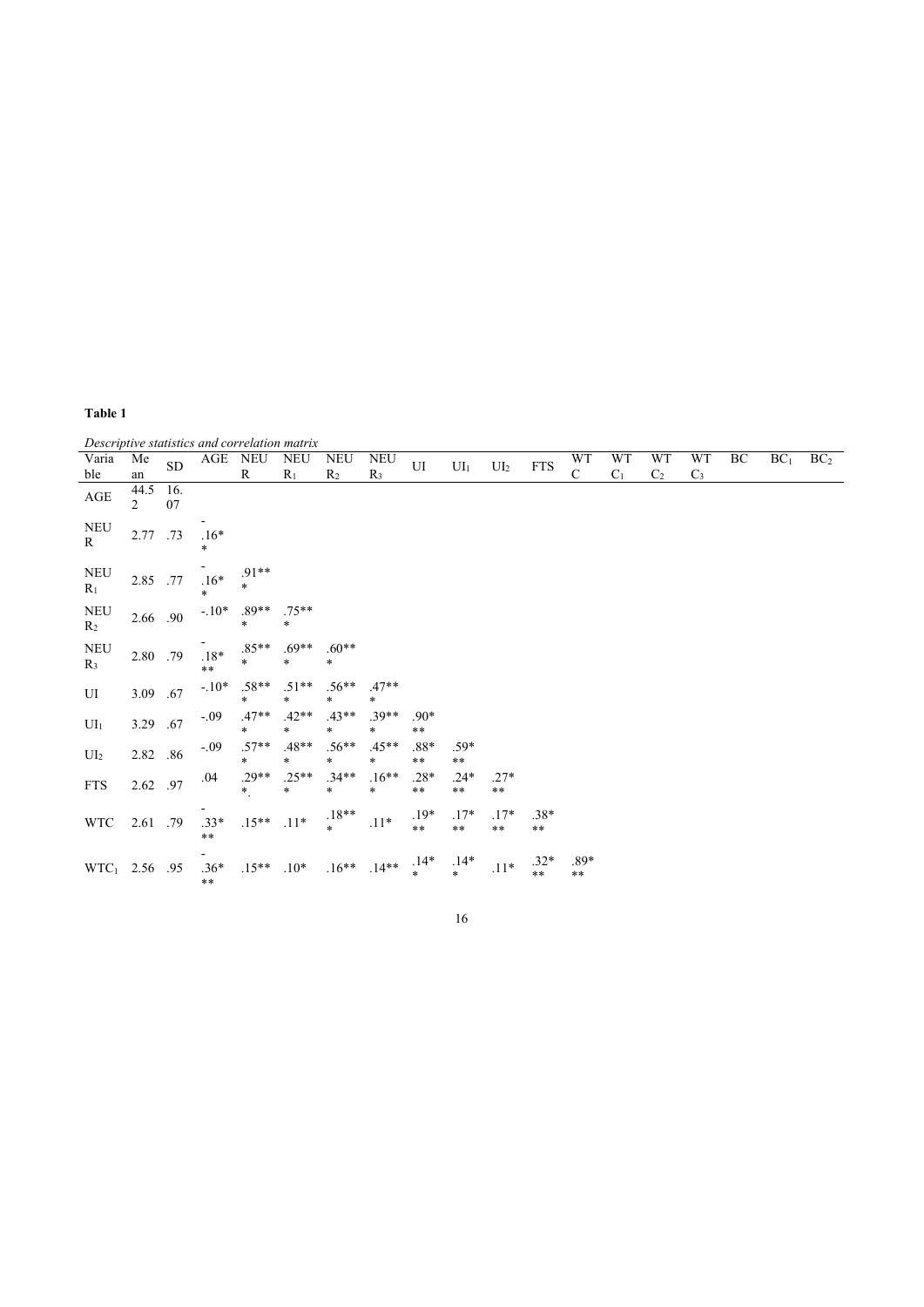| WTC <sub>2</sub> 2.87 .84 |          | $**$                 |                            |     | $.28^*$ $.15^{**}$ $.10^*$ $.19^{**}$ $.08$ $.20^*$ $.16^*$ $.20^*$ $.38^*$<br>**                                                                      |                                                                  |                 |                 |                         |                   | $.89*$ .71*<br>$***$ | $**$             |                 |                  |                 |                |                 |
|---------------------------|----------|----------------------|----------------------------|-----|--------------------------------------------------------------------------------------------------------------------------------------------------------|------------------------------------------------------------------|-----------------|-----------------|-------------------------|-------------------|----------------------|------------------|-----------------|------------------|-----------------|----------------|-----------------|
| WTC <sub>3</sub> 2.39 .90 |          | **                   |                            |     | $.24*$ $.11*$ $.08$ $.14**$ $.06$                                                                                                                      |                                                                  | $.15^*$ $.13^*$ |                 | $.14*$ $.32*$<br>$\ast$ | $***$             | $.86*$<br>$***$      | $.61*$<br>$***$  | $.64*$<br>$**$  |                  |                 |                |                 |
| BC                        | 1.97 .45 |                      |                            |     | $14^*$ $.24^{**}$ $.23^{**}$ $.26^{**}$ $.14^{**}$ $.29^*$ $.26^*$ $.25^*$ $.43^*$ $.40^*$ $.35^*$ $.41^*$<br>$.14^*$ $*$ $*$ $**$ $**$ $**$ $**$ $**$ |                                                                  |                 |                 |                         |                   |                      |                  |                 | $.30*$<br>**     |                 |                |                 |
| BC <sub>1</sub>           | 1.48 .46 |                      |                            |     | -.02 .39** .34** .42** .27** .33*<br>* * * * * * * *                                                                                                   |                                                                  |                 | $.24*$<br>$***$ | $.35*$<br>$***$         | $.39*$<br>$***$   | $.25*$<br>$***$      | $0.22*$<br>$***$ | $.23*$<br>$***$ | $.21*$<br>**     | $.72*$<br>$***$ |                |                 |
| BC <sub>2</sub>           | 2.31 .67 | $\sim 17$ *<br>$***$ | $.21***$ $.21***$ $.24***$ |     |                                                                                                                                                        | $.10^*$ $.28^*$ $.29^*$ $.20^*$ $.48^*$ $.47^*$<br>$**$ ** ** ** |                 |                 |                         |                   |                      | $.40*$<br>$***$  | $.48*$<br>$***$ | $.36*$<br>**     | $.87*$<br>$***$ | $.48*$<br>$**$ |                 |
| BC <sub>3</sub>           |          | 2.18 .56 $-13^*$ .01 |                            | .03 | $\leq 01$ $\leq -01$ $.11*$                                                                                                                            |                                                                  |                 |                 |                         | $.11*$ .09 $.20*$ | $.25*$<br>$***$      | $.22*$<br>$**$   | $.29*$<br>$***$ | $.16*$<br>$\ast$ | $.82*$<br>$***$ | $.33*$<br>**   | $.60*$<br>$***$ |

Note. NEUR – Neuroticism scale, NEUR<sub>1</sub> – Neuroticism anxiety subscale, NEUR<sub>2</sub> – Neuroticism depression subscale, NEUR<sub>3</sub> – Neuroticism emotional volatility subscale, UI – Uncertainty Intolerance scale, UI<sub>1</sub> – Uncertainty Intolerance prospecting anxiety subscale, UI<sub>2</sub> – Uncertainty Intolerance inhibitory anxiety subscale, FTS – Financial Threat Scale, WTC – Willingness to Change Behaviour scale, WTC1 – Willingness to Change Behaviour scale willingness to take actions that increase incomes subscale,  $WTC_2 -$  Willingness to Change Behaviour scale reduce expenses subscale, WTC<sub>3</sub> – Willingness to Change Behaviour scale decrease debts subscale, BC – Brief Cope scale, BC<sub>1</sub> – Brief Cope maladaptive coping subscale,  $BC_2$  – Brief Cope problem-focused coping subscale,  $BC_3$  – Brief Cope emotion-focused coping subscale,  $* p$  < .05; \*\*  $p < 0.01$ ; \*\*\*  $p < .001$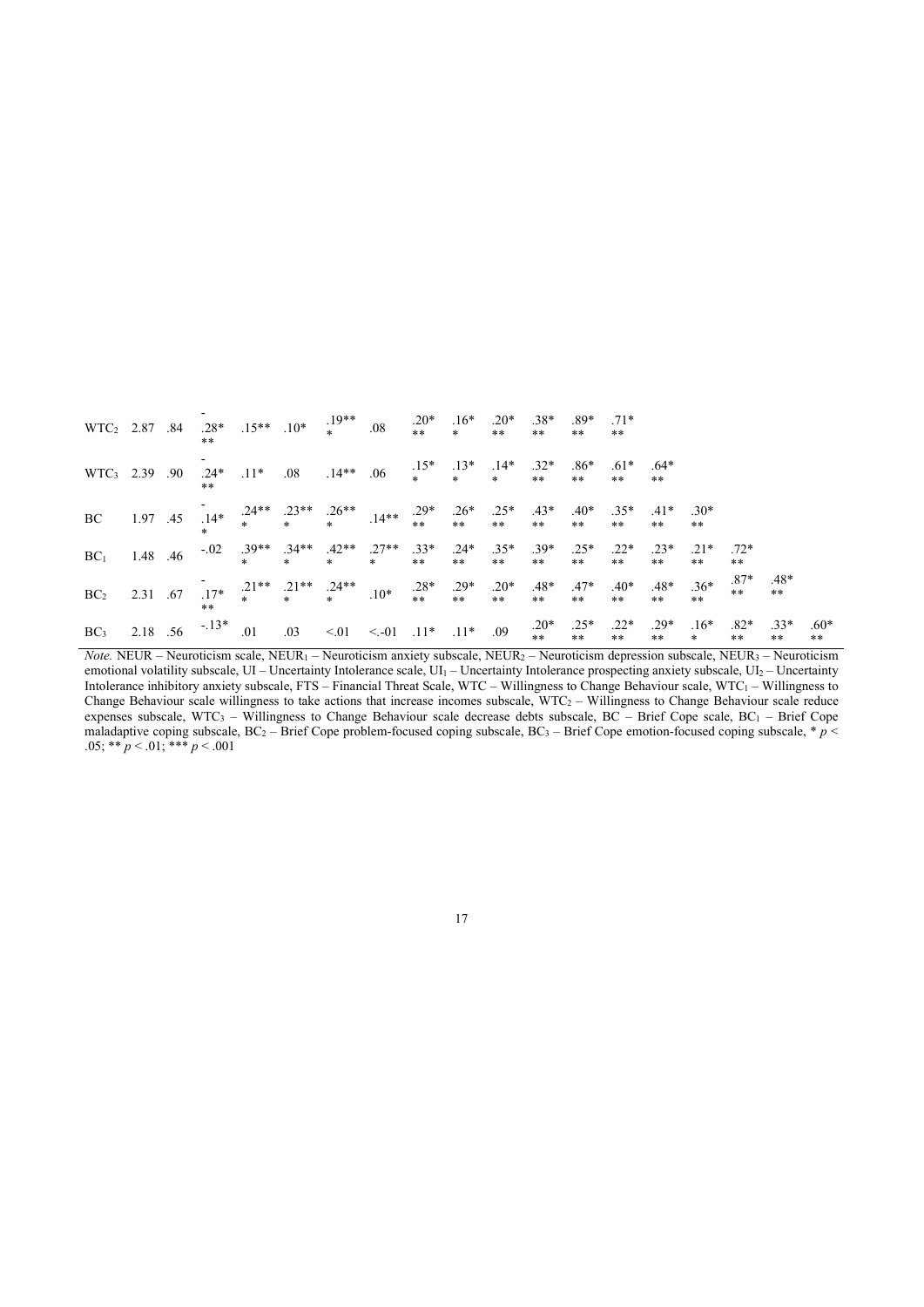#### Testing the mediation model

By testing the model proposed in Figure 2, we aimed to investigate the mediation effect of financial threat on the relationship between psychological resources and behavioural responses. Psychological resources were represented by anxiety, depression, and emotional volatility—three subscales of neuroticism scale—and two subscales of uncertainty intolerance, namely prospective anxiety and inhibitory anxiety. Behavioural responses latent construct combined three subscales of willingness to change financial behaviour scale, namely willingness to take actions that increase incomes, reduce expenses, and decrease debts. Also, it contained three subscales of the Brief cope inventory—problem-focused strategies, emotionfocused strategies, and maladaptive coping strategies—to see what coping strategies people tend to use to reduce their financial hardship.

According to Baron and Kenny (1986) mediation process, we expected in the first step that psychological resources will significantly predict both financial threat and behavioural responses. Subsequently in the second step, the prediction of behavioural responses should no longer be significant if a direct path between financial threat and behavioural responses was added (see Figure 2 for the mediation model tested). To conduct these analyses, we used a structural equation modelling (SEM) approach using AMOS software. Firstly, before analysing relations between constructs, we applied confirmatory factor analysis to investigate measurement models for the proposed constructs. Unfortunately, the results showed that the fit of the measurement models was not satisfactory for conducting our analyses ( $\chi^2$  = 6.08; *df* = 50;  $p < .001$ ; TLI = .84; CFI = .88; NFI = .86; RMSEA = .11) for two main reasons. First, the error term for maladaptive coping strategies subscale showed strong covariance with the error term of psychological resources latent factor, indicating that this subscale potentially measures a certain stable disposition serving as a resource when facing financial hardship, rather than specific unstable strategies focused on solving one's financial problems. Second, there was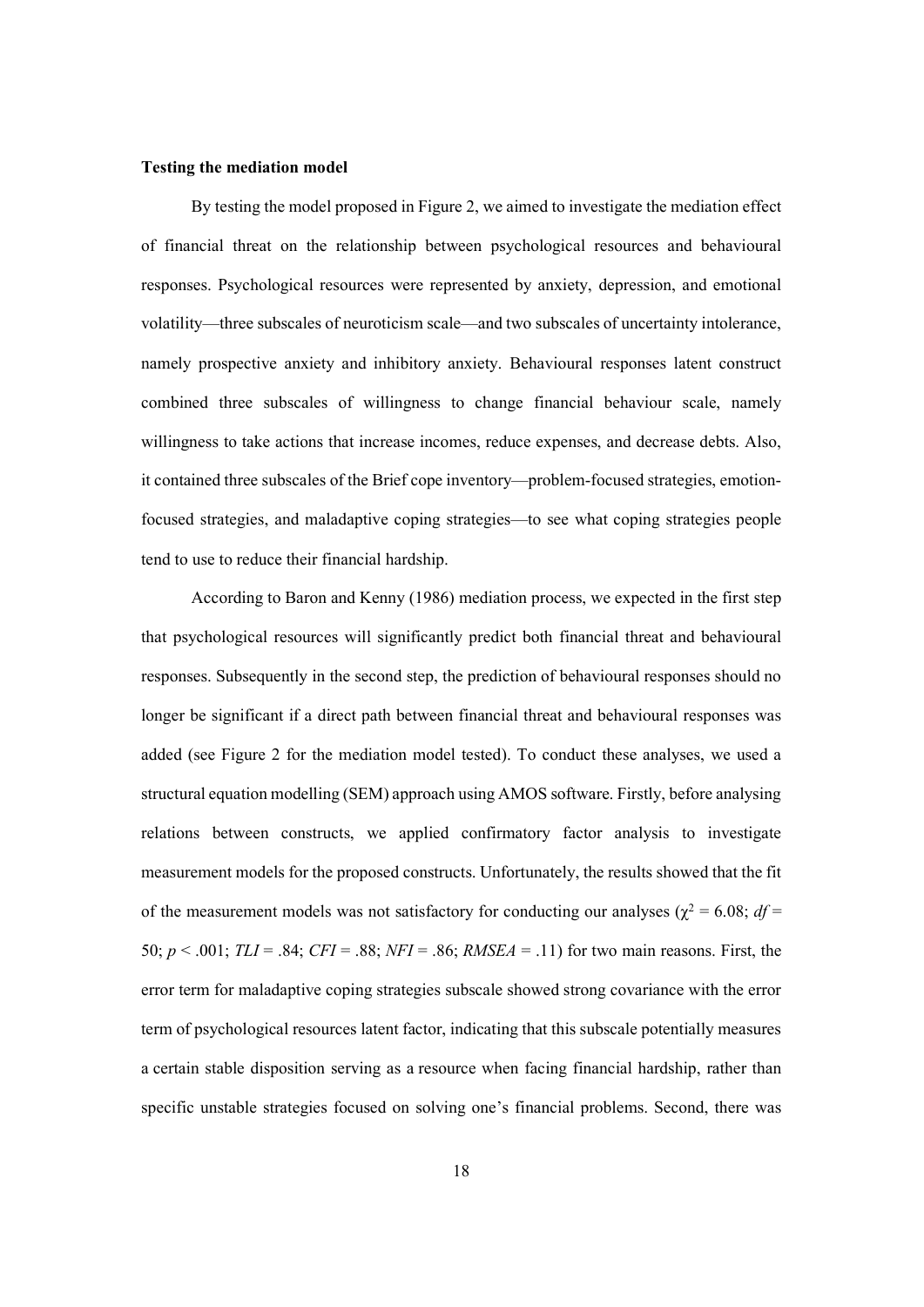a high covariance in the error terms of problem-focused and emotion-focused coping strategies. Since these two subscales measure the same common construct of coping strategies, this covariance seemed to be more theoretically understandable than the covariance problem of maladaptive coping strategies. Considering these two aspects, we have decided to make two changes in the next model. We omitted the problematic maladaptive coping strategies subscale and we added a link between the error terms for problem-focused and emotion-focused coping strategies.

The new model tested showed an acceptable overall fit with the data ( $\chi^2 = 3.94$ ;  $df =$ 40;  $p < .001$ ; TLI = .92; CFI = .94; NFI = .92; RMSEA = .08), so we have decided to conduct our analyses with the second proposed model. In the first step, psychological resources showed to significantly predict both financial threat ( $R^2 = .11$ ;  $\beta = .34$ ;  $SE = .10$ ;  $p < .001$ ) and behavioural responses ( $R^2 = .05$ ;  $\beta = .23$ ;  $SE = .09$ ;  $p < .001$ ), explaining a considerable amount of variance. When a direct path between financial threat and behavioural responses was added in the second step (see path 'b' in Figure 2), the direct prediction of behavioural responses by psychological resources dropped to insignificant level ( $R^2 = .028$ ;  $\beta = .10$ ;  $SE = .08$ ;  $p = .21$ ), while the indirect path showed to be significant (see Figure 2 path "a" and "b"). In addition to the classical mediation process proposed by Baron and Kenny (1986), we adopted a percentilebased bootstrapping estimation approach with 2000 samples (Hayes & Scharkow, 2013). If the relative indirect effect was different from zero according to a percentile-based bias-corrected bootstrap confidence intervals (CIs), we concluded that the mediating effect was present (see Hayes & Preacher, 2014). The indirect effect was significant with CI not containing a zero (β  $= .21$ ;  $p < .001$ ;  $SE = .04$ ; 95% CI [.14, .30]), suggesting that the financial threat fully mediated the relationship between psychological resources and behavioural responses.

Figure 2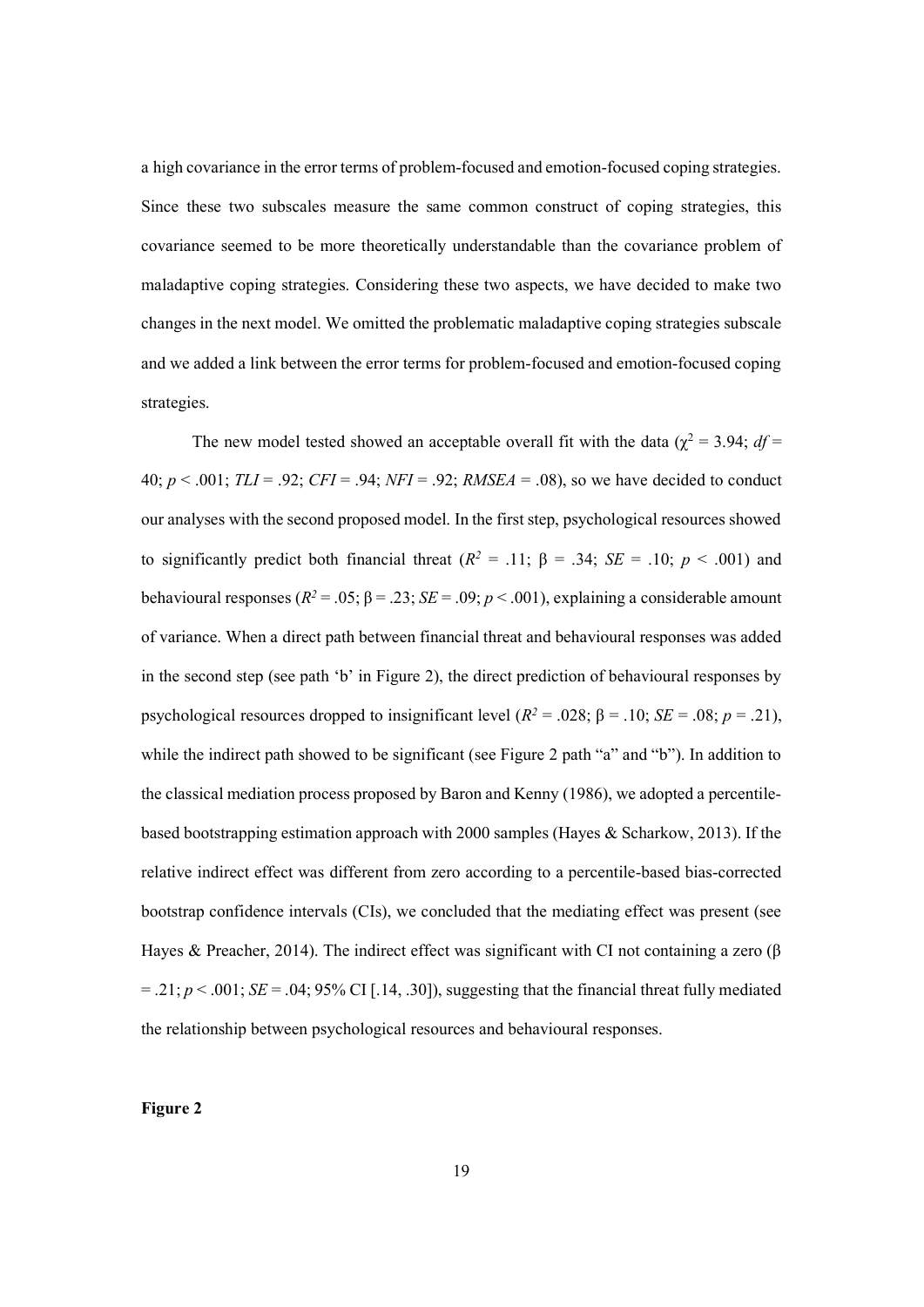#### Results of the mediation model



Note. The model shows standardized regression weights. After adding path "b" between financial threat and behavioural responses, the direct effect of psychological resources on behavioural responses (path c) became insignificant, indicating that financial threat fully mediated the relationship between psychological resources and behavioural responses. NEUR1 – Neuroticism anxiety subscale, NEUR<sub>2</sub> – Neuroticism depression subscale, NEUR<sub>3</sub> – Neuroticism emotional volatility subscale, UI<sub>1</sub> – Uncertainty Intolerance prospecting anxiety subscale,  $UI_2$  – Uncertainty Intolerance inhibitory anxiety subscale,  $WTC_1$  – Willingness to Change Behaviour willingness to take actions that increase incomes subscale,  $WTC_2$  – Willingness to Change Behaviour reduce expenses subscale,  $WTC_3$  – Willingness to Change Behaviour decrease debts subscale,  $BC_1 - B$ rief Cope problem focused coping subscale,  $BC_2$ – Brief Cope emotion focused coping subscale, \*\*\*  $p < .001$ .

#### Moderated mediations for chronic and acute financial hardship

To see whether our indirect mediation model effect remains constant across different levels of chronic and acute financial hardship, we have aimed to explore six moderated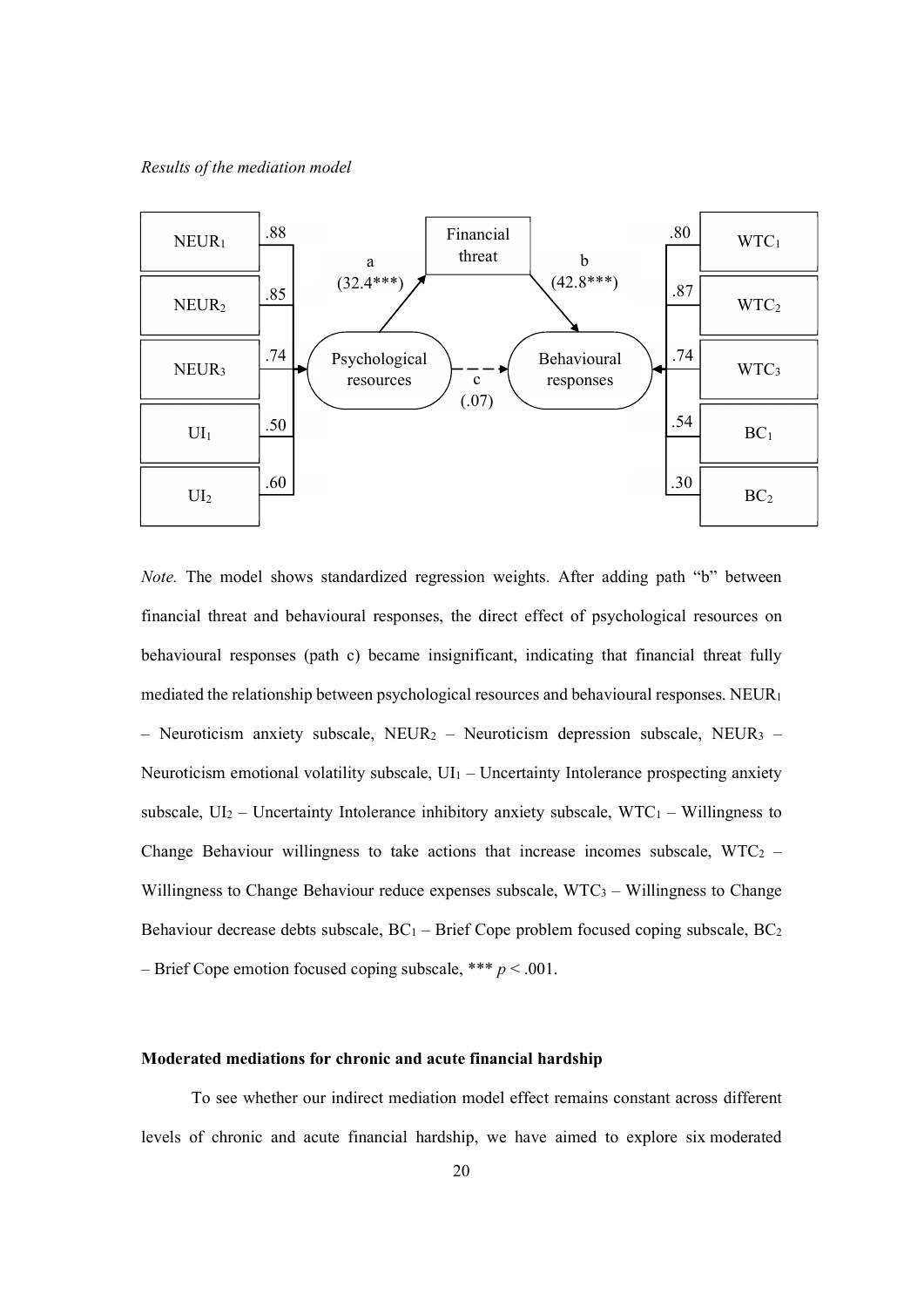mediation models with each financial hardship indicator question separately. Unfortunately, due to the very low number of participants, who answered that they (1) were subjects of a debt collection lawsuit (10 participants), and (2) did ask for a state-funded financial support because of the current COVID-19 crisis (19 participants), we had to omit these two financial hardship indicators in our analyses. As a result, we ended up examining the moderating effect of two indicators of chronic financial hardship and two of acute financial hardship (see Table 2 for these questions). Since all four questions had binomial "yes or no" answers, we used the MyModMed plug-in for AMOS (Gaskin, 2016) that allows examining indirect mediation effects for two research sample subgroups separately (e.g., those who did or did not have any savings) as well as the comparison of estimates of these two indirect effects. Since the indirect mediation estimates of groups differed significantly, with 95% confidence interval not containing a zero value, we concluded that a moderated mediation was present. Similarly, as in the mediation analyses, we used a percentile bootstrapping estimation approach with 2000 samples for this method (Hayes & Scharkow, 2013). Table 2 shows standardised regression coefficients for indirect mediation effects of each two respective groups for four specific moderators. The descriptives show that for all examined groups of participants, the indirect mediating effect was significant. What is important, the indirect mediating effects were very similar for those individuals who did as for those who did not have debt as well for those who did or did not have savings. However, for acute financial hardship indicators, the differences between groups showed to be very obvious. Indeed, Table 3 reporting the comparisons of these indirect effects showed that the mediation model was significantly moderated by the acute financial hardship indicator, regarding the worsening of the financial situation in consequence of the COVID-19 crisis. Specifically, the indirect mediating effect was significantly stronger for those whose financial situation got worse during the COVID-19 crisis compared to those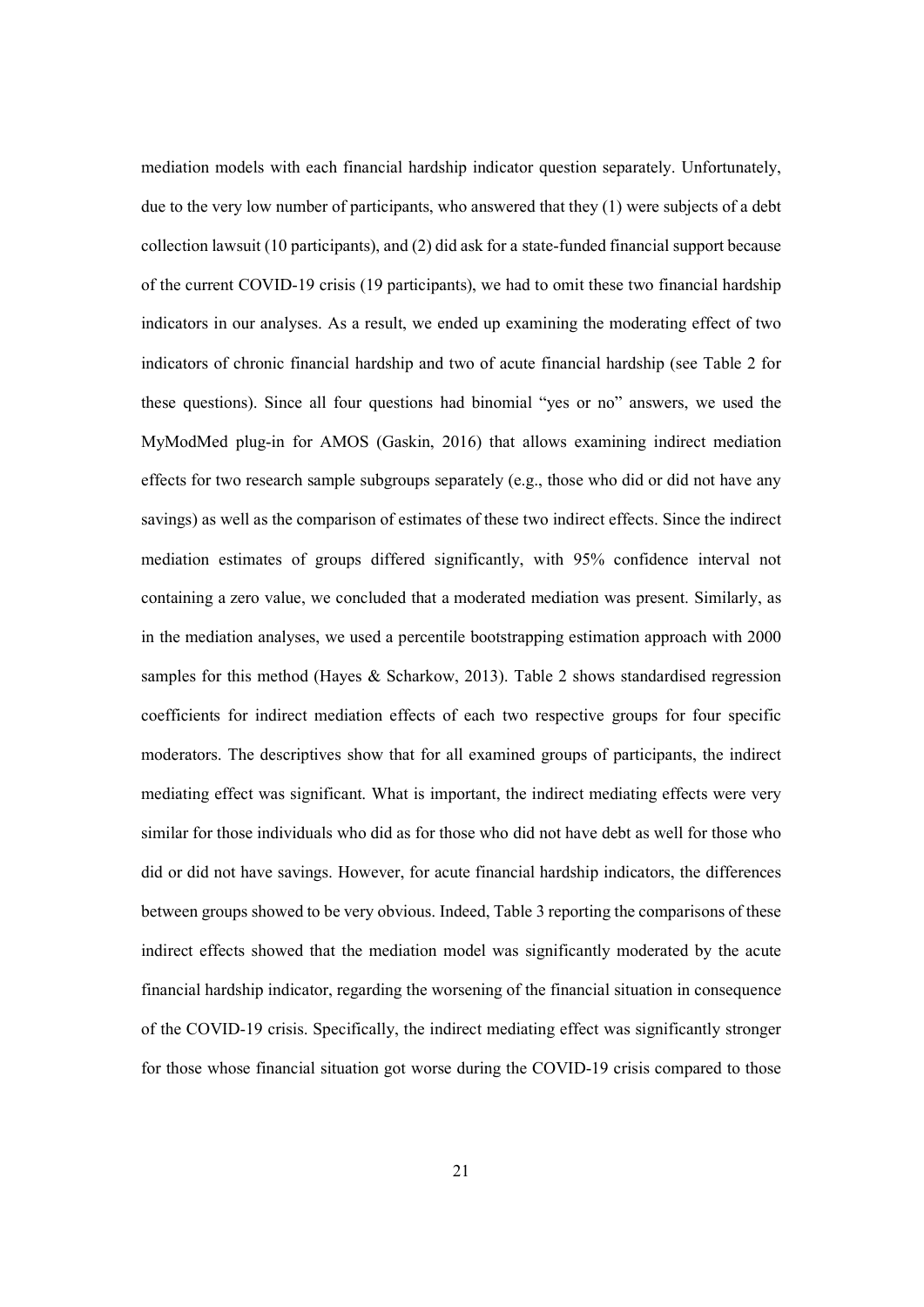who did not report any negative changes. Other financial hardship indicators did not significantly moderate the mediation model.

#### Table 2

Indirect mediation effects for specific research sample subgroups

| Financial hardship indicator                   | Group $n$      | β                 | SE  |
|------------------------------------------------|----------------|-------------------|-----|
| Chronic - Do you have debt (credit, Yes        |                | 156 .14***        | .05 |
| mortgage, or loan)?                            | N <sub>o</sub> | 244 .12***        | .03 |
| Chronic - Do you have any savings at this Yes  |                | $272 \quad 13***$ | .03 |
| moment?                                        | N <sub>0</sub> | 128 .13***        | .03 |
| Acute - Did your financial situation get Yes   |                | 188 .14***        | .04 |
| negatively affected by the COVID-19 crisis? No |                | $212 \t .04**$    | .02 |
| Acute - Did you lose any of your financial Yes |                | 111 .19***        | .05 |
| income in consequence of COVID-19 crisis? No   |                | 289 .09***        | .03 |

Note. \*\*  $p < .01$ ; \*\*\*  $p < .001$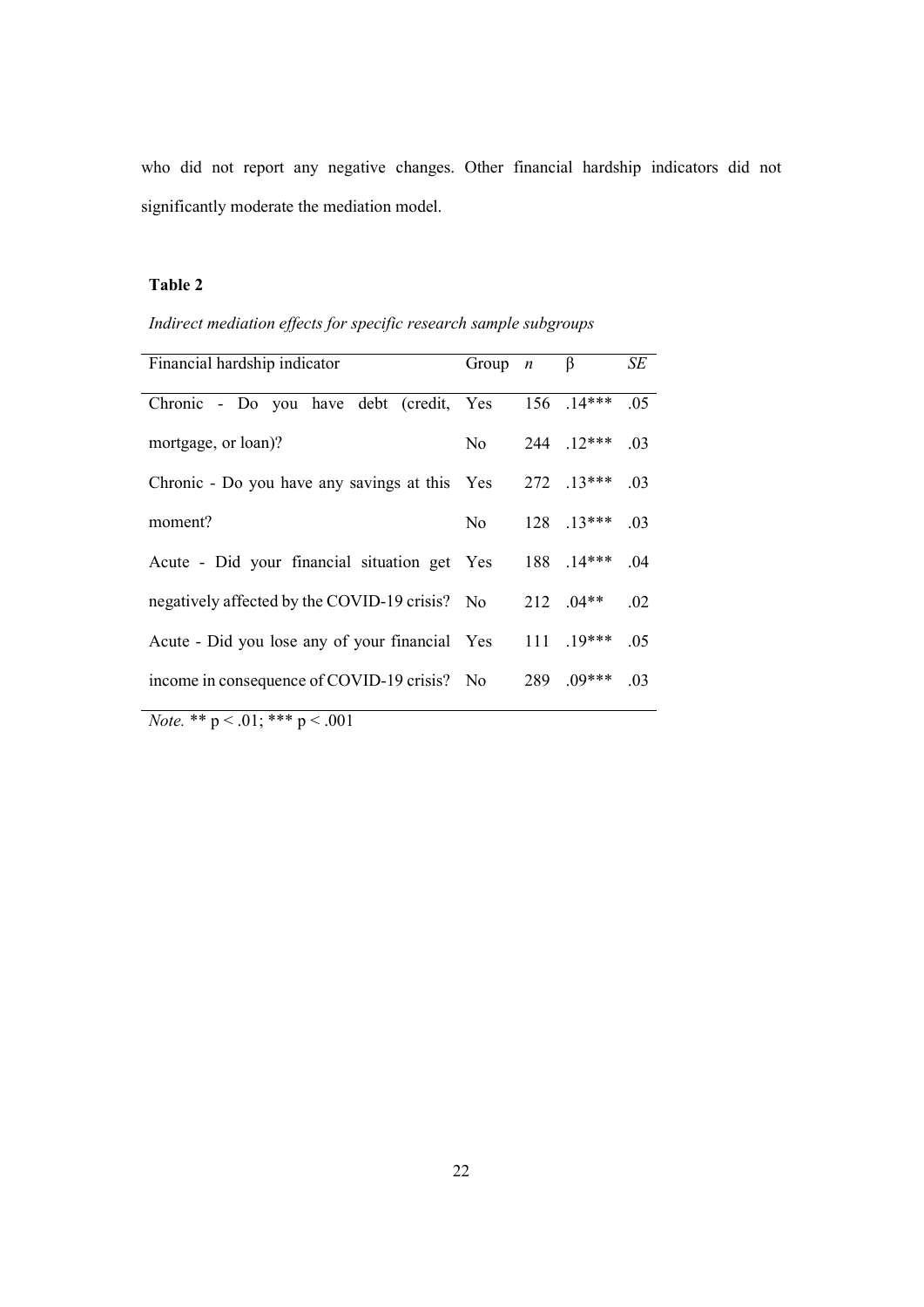#### Table 3

Results of the moderated mediations analyses for specific chronic and acute financial

| Financial hardship indicator                                                            | Estimations | 95% CI $p$        |
|-----------------------------------------------------------------------------------------|-------------|-------------------|
|                                                                                         | difference  | [LL, UL]          |
| Chronic - Do you have debt (credit, mortgage,<br>or loan)?                              | .03         | $[-.14, .21]$ .72 |
| Chronic - Do you have any savings at this<br>moment?                                    | < 0.01      | $[-.14, .14]$ .98 |
| Acute - Did your financial situation get<br>negatively affected by the COVID-19 crisis? | .10         | $[.004, .23]$ .04 |
| Acute - Did you lose any of your financial<br>income in consequence of COVID-19 crisis? | .08         | $[-.06, .26]$ .26 |

#### **Discussion**

Apart from apparent health risks, the COVID-19 pandemic posed an unprecedented threat to global economy and individual financial well-being. Although the full range of consequences of the current economic turmoil are yet to be established, it has already been speculated that the oncoming crisis is the deepest one since the Great Depression (Barrafrem, Västfjäll, & Tinghög, 2020). Severe and unexpected shocks—such as the pandemic—have the potential to make people's financial situation more precarious by diminishing their income and threatening employment stability, which, in turn, may have negative consequences on individuals' mental health, substance abuse, divorce and even suicide rates (Marjanovic et al., 2018). Therefore, it is particularly important to identify determinants of financial threat and the impact the threat may have on individual behaviour. This study tested a model investigating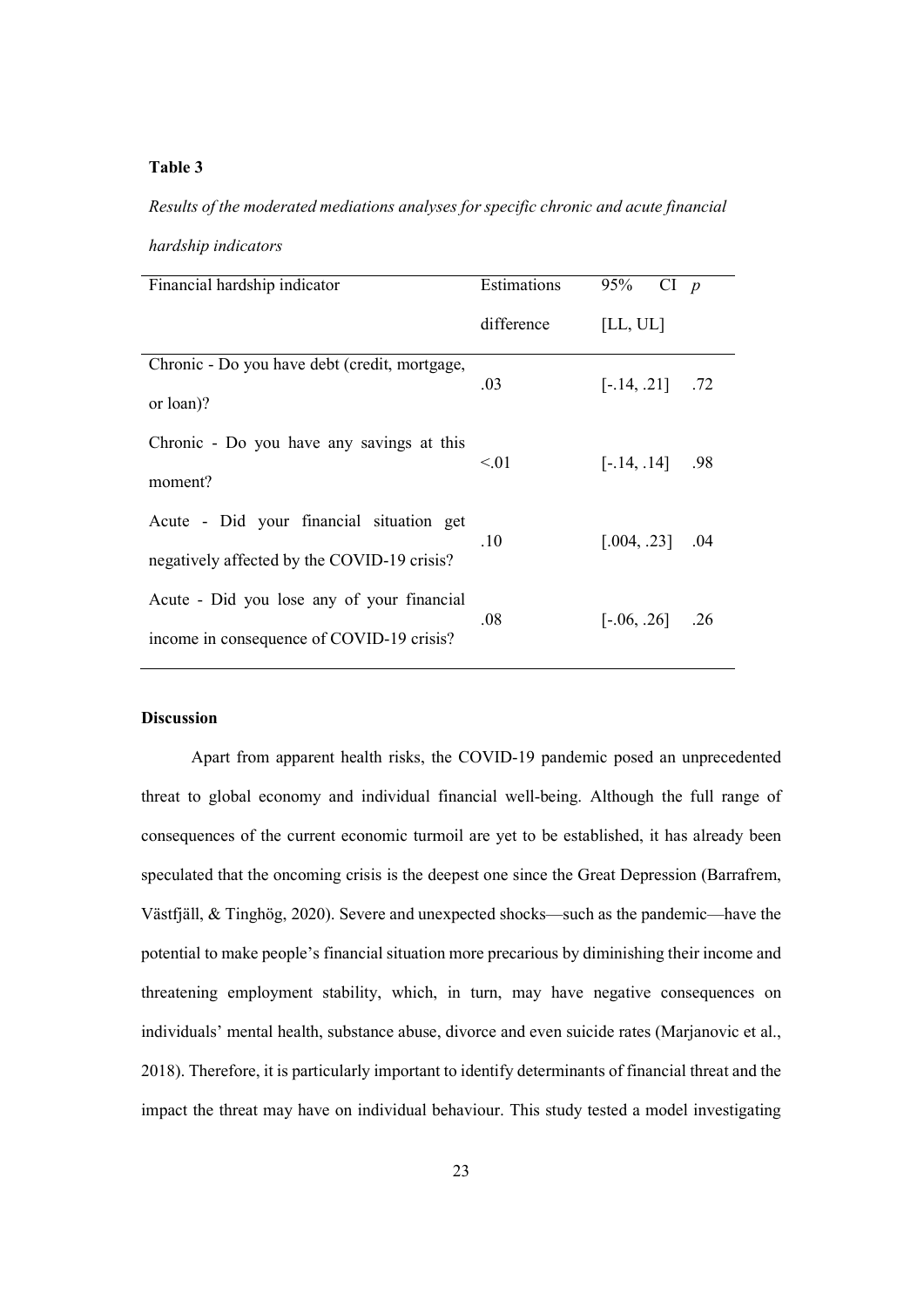relations between individual psychological resources, perception of financial threat and behavioural responses to the threat. Specifically, we investigated how neuroticism and uncertainty intolerance affect perceived financial threat and how these feelings of threat change individuals' consumption patterns and use of specific coping strategies to live through the crisis. Additionally, the model distinguishes between chronic and acute financial hardship as potential moderators of the effect.

#### Financial threat mediates the relationship between psychological resources and behaviour

The main premise of this study was that psychological resources make people particularly prone to feelings of financial threat. As we hypothesised, individuals high in neuroticism and uncertainty intolerance perceived the financial threat posed by the COVID-19 pandemic as more severe (H1). These findings are consistent with a recent study by Mann et al. (2020), who found that economic anxiety related to the COVID-19 pandemic increases with neuroticism and the propensity to derive social belongingness from collective assemblies. Also, the study indicates that uncertainty intolerance is another significant factor that could enhance perception of financial threat. In other words, individuals, who feel less comfortable with uncertain conditions, feel more threatened by the sudden shock caused by the COVID-19 pandemic and its yet unknown economic consequences, regardless of their actual economic situation. These findings contribute to the growing evidence that acute economic shocks can trigger more anxiety among people, who generally do not tolerate ambiguity or uncertainty well (Gasiorowska, 2014). Following Marjanovic et al. (2013), we conclude that feelings of financial threat are not solely about one's actual financial situation but about an individual's predisposition to feel threatened.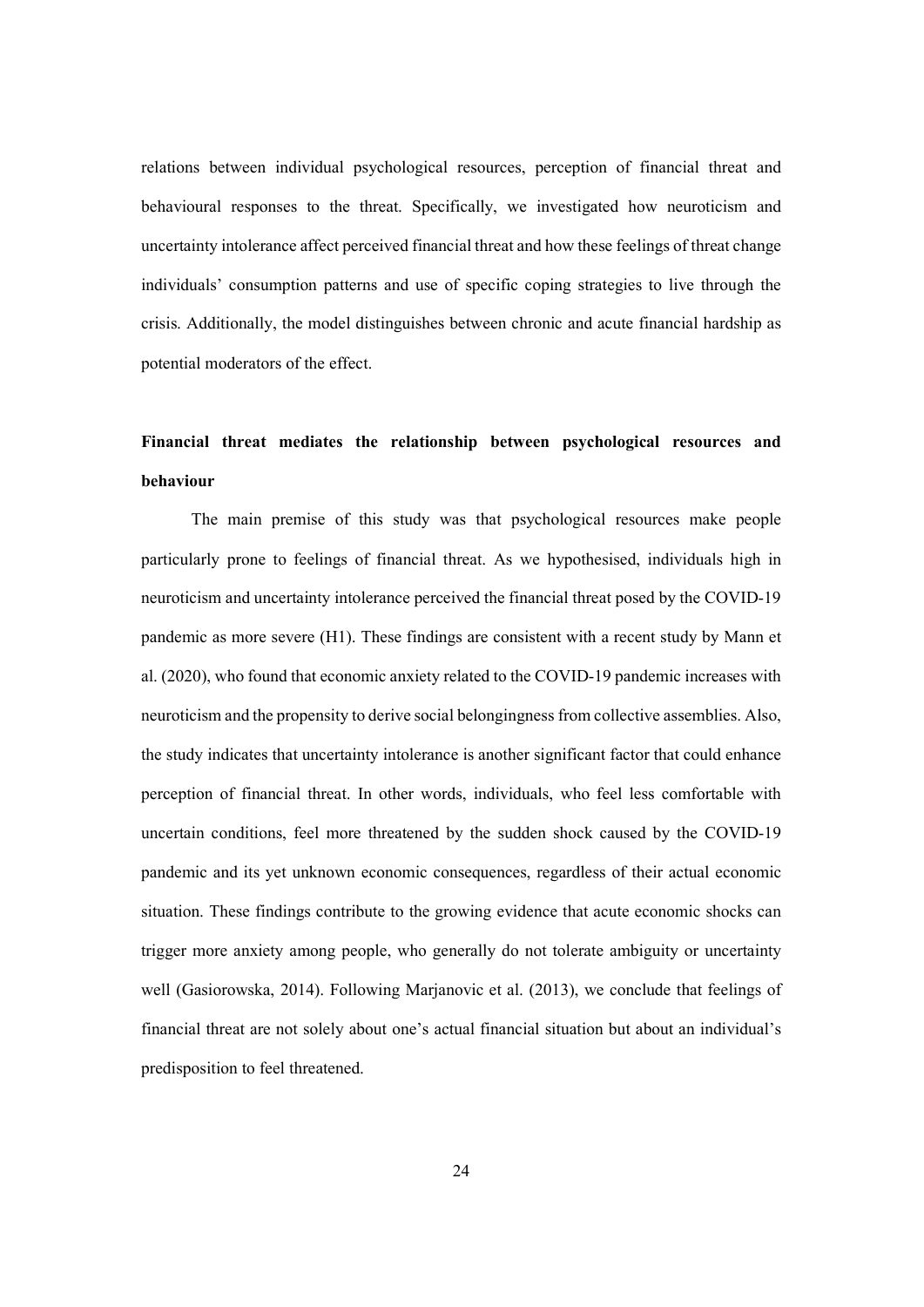Next, we have investigated whether feelings of financial threat lead to changes in consumption patterns and what specific coping strategies individuals activated to face the financial stress. In line with our hypothesis (H2), increased financial threat elicited stronger behavioural responses. Specifically, heightened perception of financial threat led to intentions to increase income, decrease expenses, and manage debts more optimally. In line with the study by Fiksenbaum et al. (2017), the present study shows that more threatened individuals are willing to change their consumption patterns. Particularly, the individuals' willingness to change financial behaviour was more pronounced in respect to expense reduction. Interestingly, our results also suggest that individuals are inclined to use mostly adaptive problem-focused coping strategies instead of maladaptive strategies (e.g., drug or alcohol abuse) or emotion-focused strategies. The findings indicate that, so far, the unpredictable and uncontrolled economic consequences did not inhibit people's sense of control over their own financial situation and steer them toward adoption of individually adaptive forms of behaviour. However, such tendency may be very unstable and our findings could have been affected by the course of the pandemic in Slovakia. Specifically, we conducted the study during the first wave of the COVID-19 pandemic, where Slovakia had the mildest health-related consequences among all European countries. Even in such relatively mild conditions, we found a moderate relationship between using maladaptive coping strategies and neuroticism, uncertainty intolerance, as well as financial threat. With the more severe course of the pandemic, individuals may feel more threatened, which may increase the adoption of maladaptive consumption and coping strategies (Holmgren et al., 2019; Marjanovic et al., 2015).

Finally, the mediation analysis supports the view that the relation between psychological resources and behavioural responses is not straightforward and can be explained by the perception of financial threat. It was showed that, the more neurotic and uncertainty intolerant individuals perceived their financial situation as threatening the more they were willing to adapt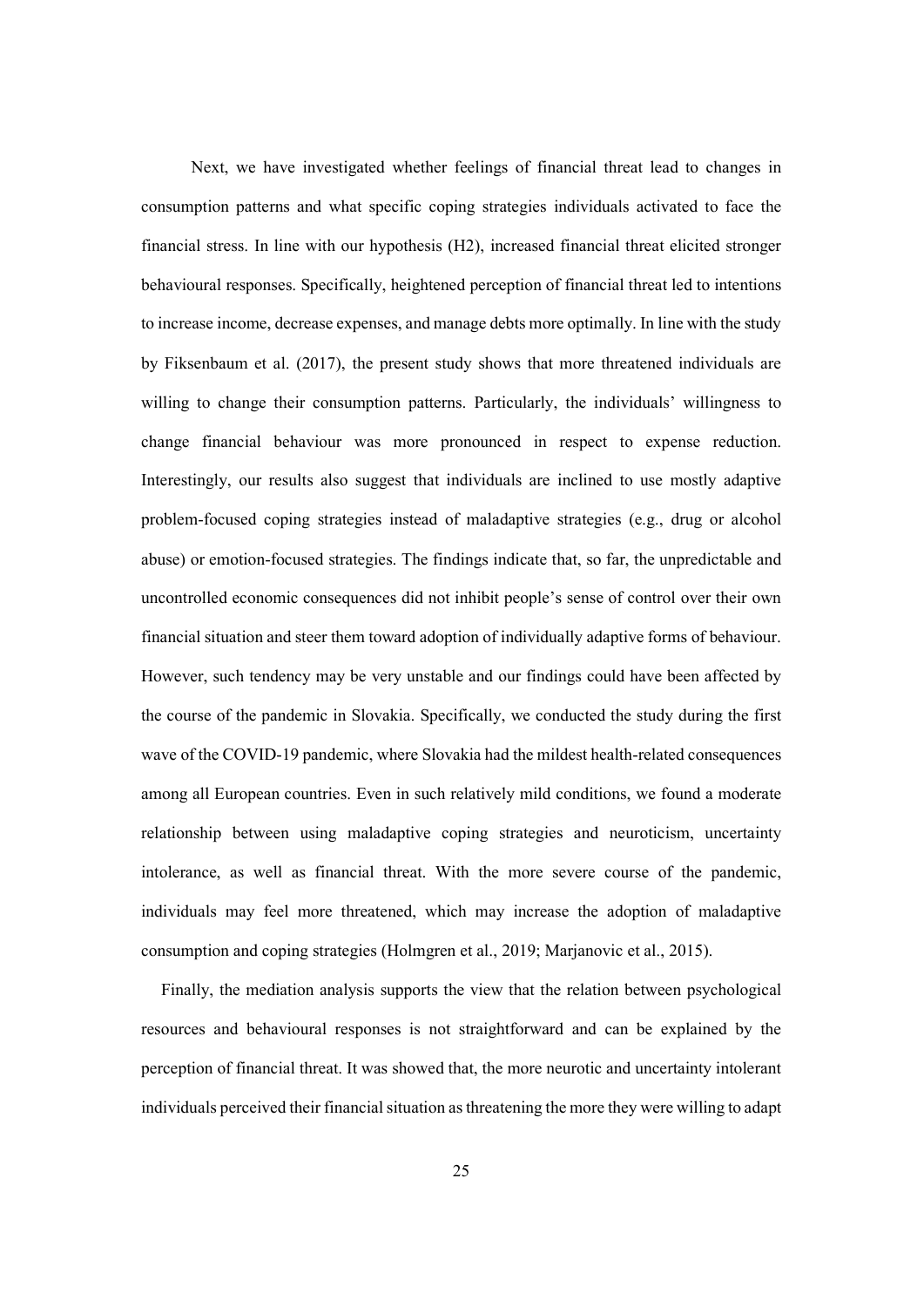their consumption patterns and apply specific coping strategies. In other words, the perception of financial threat serves as a trigger of behavioural changes among neurotic and uncertainty intolerant individuals. These findings corroborate our hypothesis that the perception of financial threat mediates the relation between psychological resources and behavioural responses (H3). The findings are consistent with studies by Marjanovic et al. (2013, 2015), who found that subjective perceptions of threat predict behavioural outcomes better than objective indicators of one's financial situation. Similarly, Fiksenbaum et al. (2017) show that people who perceive themselves as financially vulnerable are more prone to suicidal thoughts and suffer from greater psychological distress. Finally, Greenglass and Mara (2012) observed that individuals with certain psychological resources (self-efficacy) perceive their financial situation as less threatening and consequently experience less psychological distress. Our findings support the view that behavioural responses to financial threat are grounded in subjective evaluation of the situation and depend on psychological resources more than on individual's objective financial circumstances.

#### Moderating role of acute and chronic financial hardship

Finally, the paper extends the current knowledge by distinguishing between the moderating effect of acute and chronic economic hardship. Our study shows that the mediation effect of financial threat on the relationship between psychological resources and behavioural responses was stronger for individuals, who were forced to ask for state-funded financial support. In contrast, experiencing chronic financial hardship (including the absence of savings and having debts) did not matter for the mediation effect of financial threat. This suggests that acute changes in one's financial situation caused by the COVID-19 pandemic have greater potential to induce financial threat and, thus, are also more responsible for the changes in one's financial behaviour and adaptation of specific coping strategies. In other words, during sudden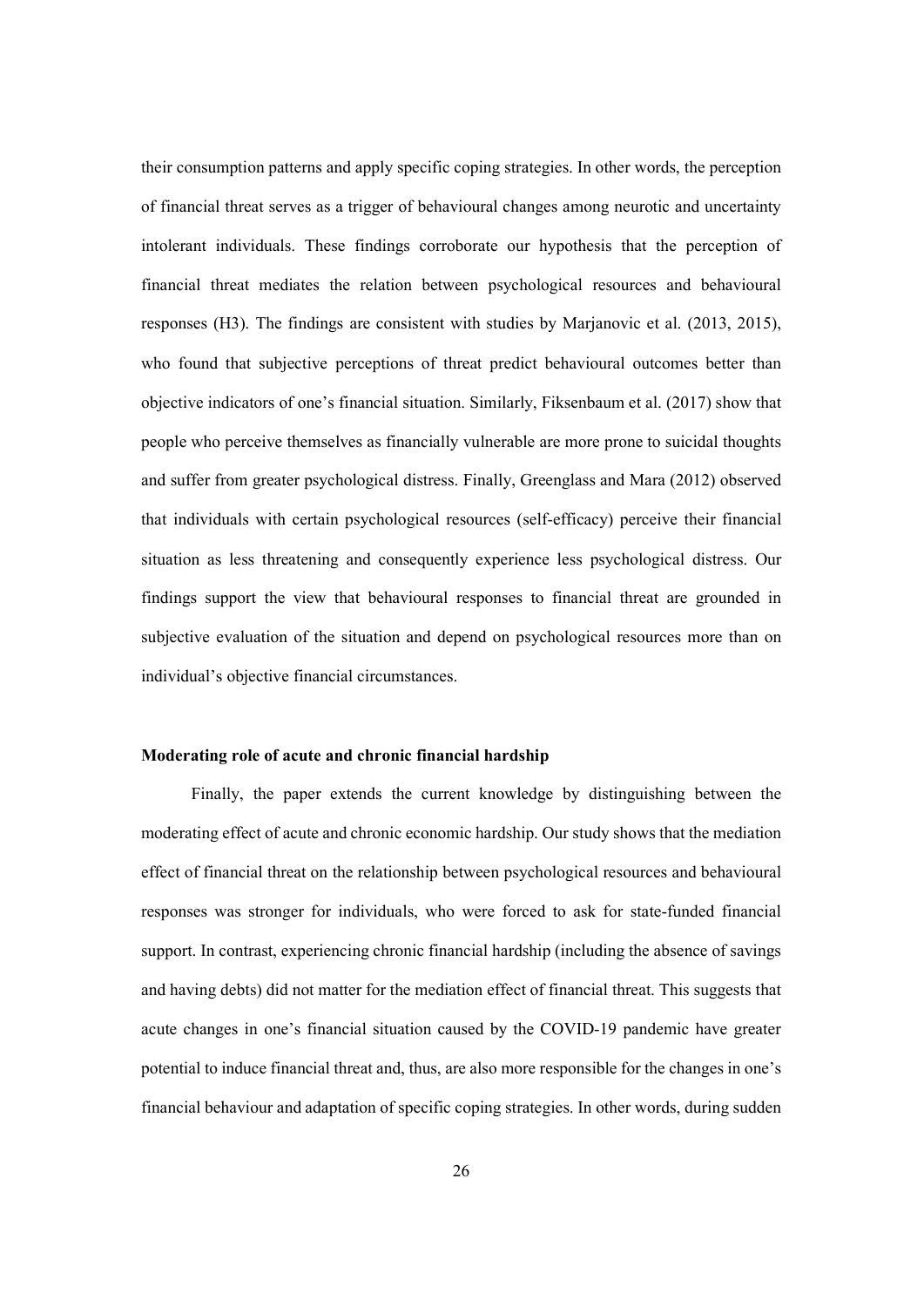negative economic shock, like the one brought by the COVID-19 pandemic, people may start to overlook the chronic financial hardship they experienced before the shock. Instead, they may focus more on the acute changes in their financial situation and perceive them as far more damaging to one's sense of financial security. A possible explanation of this effect is that during turbulent times, it is particularly difficult to predict how the situation will change and adjust behaviour accordingly. Our findings are consistent with the study by Marjanovic et al. (2018), who observed that recent experience of financial hardship together with uncertainty concerning the future development of economic circumstances have the greatest potential to cause financial anxiety.

#### Study limitations and implications for future research

Despite our best efforts, the study has limitations that are worth mentioning. First, when interpreting our findings, one should be aware that the Willingness to change financial behaviour scale is a self-reported measure of behavioural intentions, not the behaviour itself. Self-reported willingness to introduce changes in one's financial behaviour does not yet mean that individuals will inevitably follow these intentions and adjust their behaviour accordingly. Further studies could determine to what extend this self-reported willingness to change correlates with actual behavioural changes.

Second, we were not able to include maladaptive coping strategies in our model because of the strong covariance of its error term with the error term of psychological resources latent factor. A possible explanation of this covariance is that the Brief cope inventory (Carver, 1997) was originally constructed to measure relatively stable coping tendencies, rather than investigating which specific strategies individuals use in adaptation to certain stressful events. Before using this instrument, we have made significant changes in the instructions and items just to be sure that participants would report what specific strategies they have used to face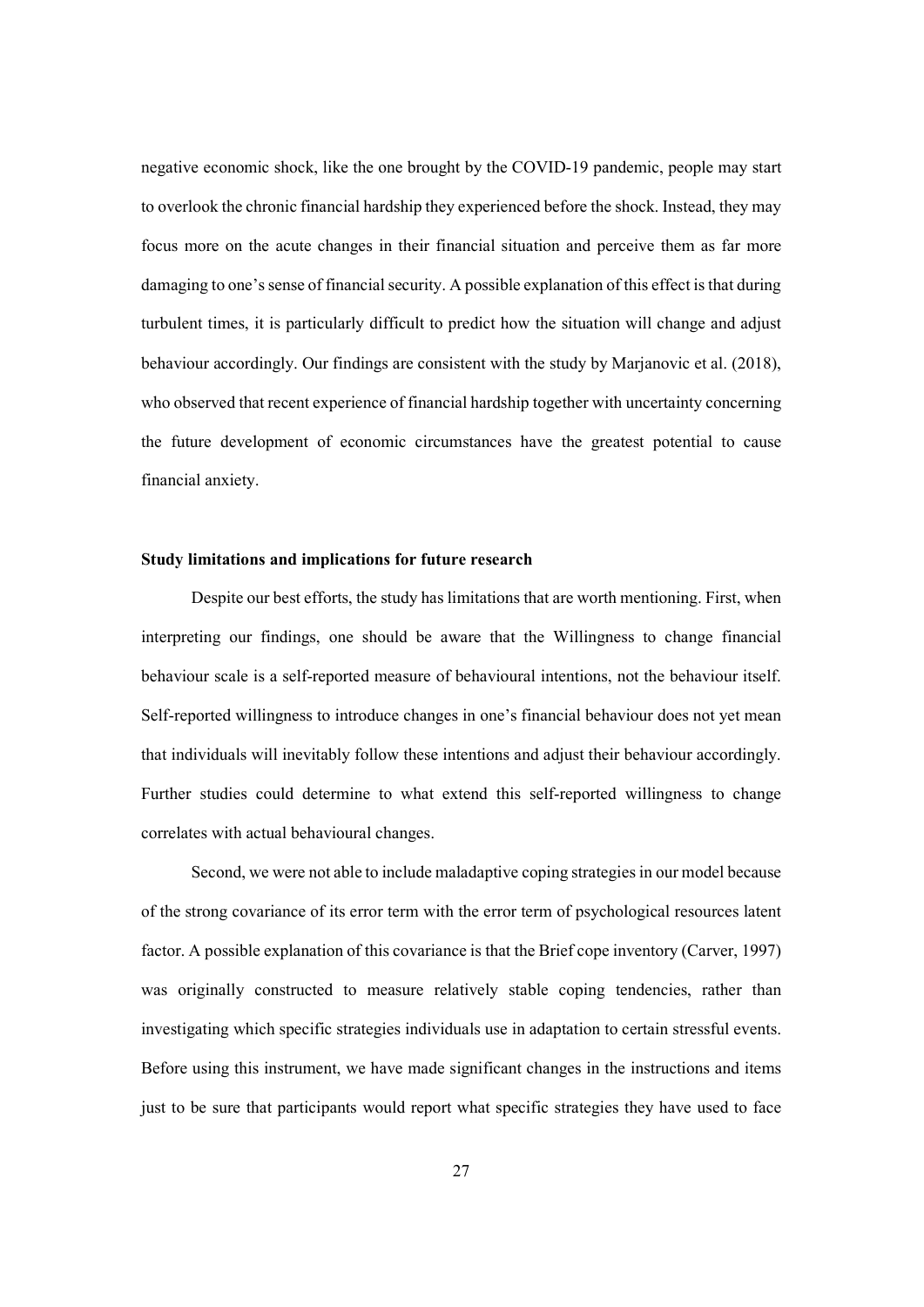negative consequences of the COVID-19 pandemic, and not strategies that they generally use. Despite this effort, it seems that this instrument—especially maladaptive coping strategies still captured the relatively stable tendency. In other words, those who used maladaptive coping strategies to face negative financial consequences of COVID-19 pandemic, like using drugs or alcohol, tend to use these strategies in general. Maladaptive strategies serve them as a psychological resource for coping with various stressors, not only the pandemic.

Third, we used only a limited number of acute and chronic financial hardship indicators. Even with the aim to use six objective indicators, we were able to use only four of them because of the limited number of participants, who reported having been the subject of a debt collection lawsuit or were forced to ask for a state-funded financial support. Future research should focus on investigating other indicators. Specifically, future studies may use more consumption indicators of economic hardship, than the Economic Hardship Questionnaire (Lempers, Clark-Lempers, & Simons, 1989) measures. This includes postponing clothing purchases, or changing food shopping habits to save money. In this specific instrument, the items are focused rather on chronic hardship, but could be adopted also to identify changes in financial hardship in response to acute economic turmoil. In addition to more economic indicators, like having debt or savings, such consumption-focused indicators could help to provide broader image of one's actual financial hardship.

#### **Conclusions**

The COVID-19 pandemic dramatically changed lives of billions of people around the world. Containment measures adopted to slow down the virus spread had adverse effects on individuals' economic activities and raised questions about their capacity to maintain financial security. A positive message from the present study is that threatened individuals are willing to get involved in adaptive behaviours such as reducing expenses, saving more and adopt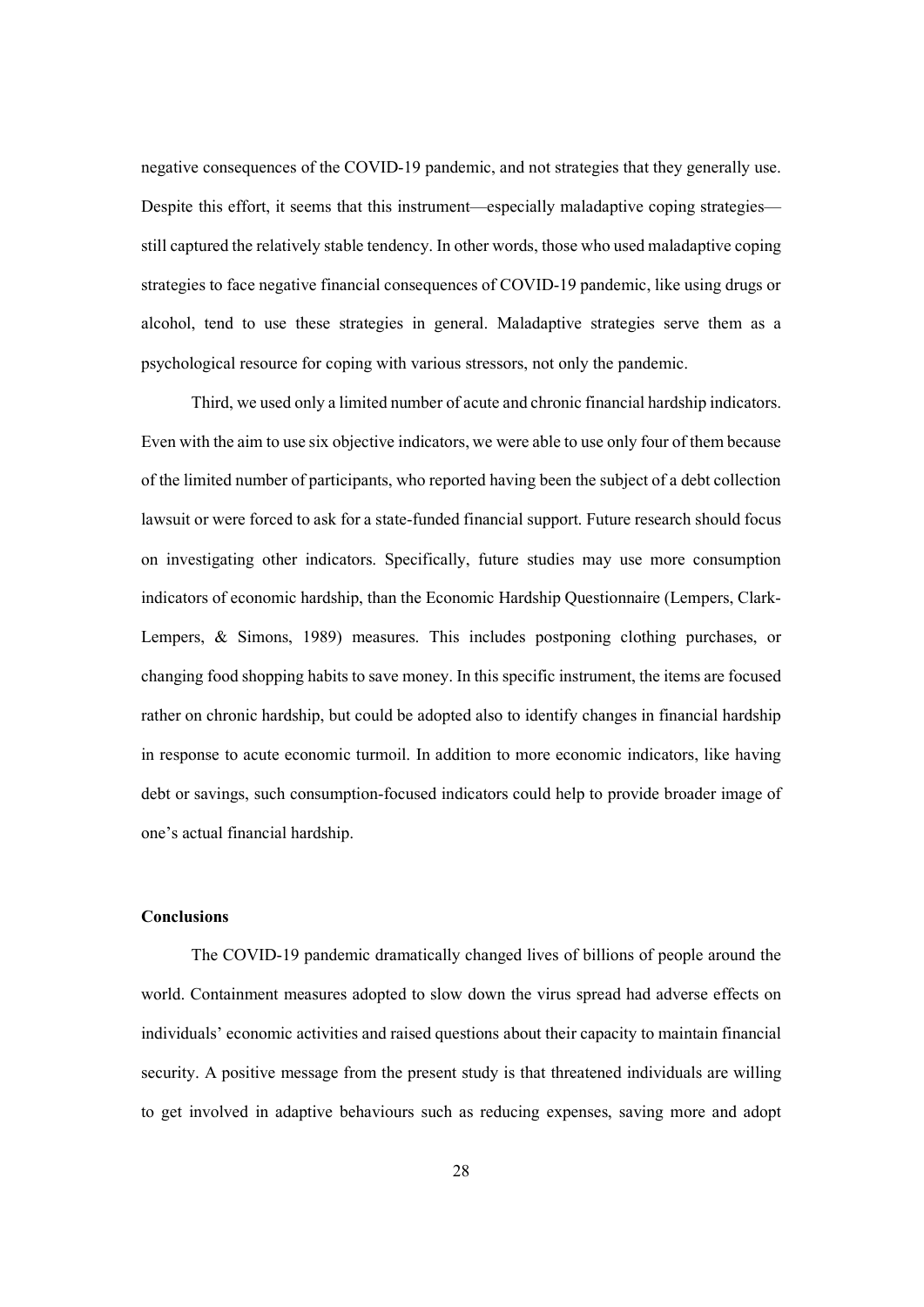mostly problem-focused coping strategies. However, the study was performed during the first wave of the pandemic, which had relatively mild health-related consequences in Slovakia. With the worsening epidemic situation, attitudes may change and individuals may become less resilient both psychologically and economically. Consequently, it is possible that the share of maladaptive forms of behaviour may increase as the situation worsens, which may have negative consequences both at individual and societal level (Marjanovic et al., 2015). Apart from pointing to individual maladaptive behaviour, past studies send an alarm that economic threat may bring about various socially undesired behaviours and attitudes, like increased ingroup bias and out-group hostility, ethnic prejudices, xenophobia and antisemitism (Becker, Wagner, & Christ, 2011; Dubey et al., 2020; Fritsche & Jugert, 2017). To prevent socially harmful behaviour, we highlight the importance of providing individuals with reliable and comprehensible information about economic opportunities and supportive measures adopted at the institutional level. All measures should be communicated in a way that would have potential to reduce uncertainty and mitigate adverse effects of economic shock (Barrafrem et al., 2020). Decision-makers at the institutional level should also keep in mind that cutting consumption may also have a negative effect on the pace of recovery of the economy on a macro scale. Thus, our findings suggest that some institutional actions may be necessary to sustain optimal levels of individual demand and consumption in order to secure that cautious individual decisions will not interfere with the economic recovery after the crisis.

#### References

Ali, M., Alam, N., & Rizvi, S. A. R. (2020). Coronavirus (COVID-19) — An epidemic or pandemic for financial markets. Journal of Behavioral and Experimental Finance, 27, 1–6. https://doi.org/10.1016/j.jbef.2020.100341

Bambra, C., & Eikemo, T. A. (2009). Welfare state regimes, unemployment and health: A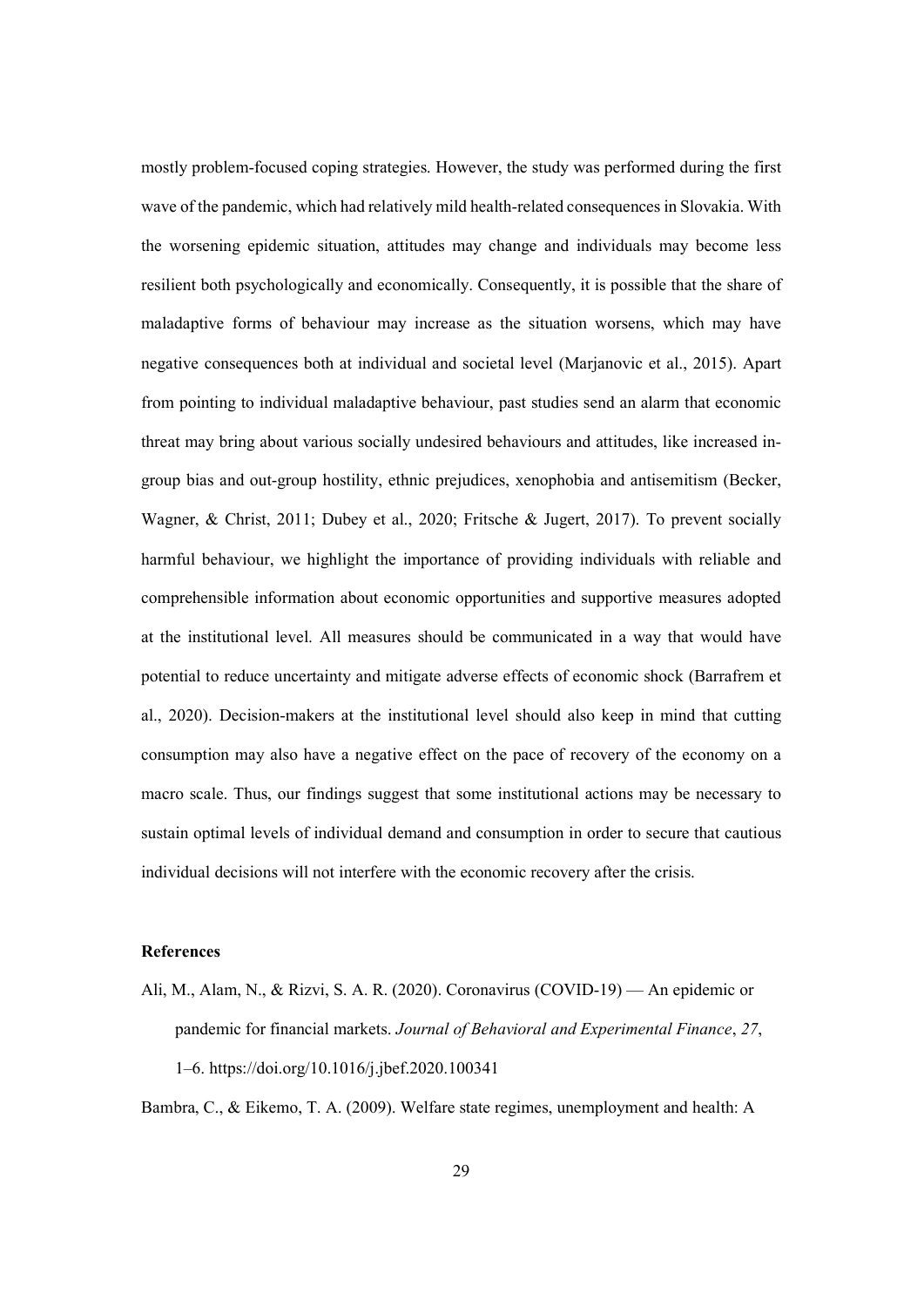comparative study of the relationship between unemployment and self-reported health in 23 European countries. Journal of Epidemiology and Community Health, 63, 92–98. https://doi.org/10.1136/jech.2008.077354

- Baron, R. M., & Kenny, D. A. (1986). The moderator-mediator variable distinction in social psychological research: Conceptual, strategic, and statistical considerations. Journal of Personality and Social Psychology, 51, 1173–1182.
- Barrafrem, K., Västfjäll, D., & Tinghög, G. (2020). Financial well-being, COVID-19, and the financial better- than-average-effect. Journal of Behavioral and Experimental Finance, 1–15. Retrieved from https://doi.org/10.1016/j.optcom.2020.126175
- Bartholomae, S., & Fox, J. (2017). Coping with economic stress: A test of deterioration and stress-suppressing models. Journal of Financial Therapy, 8(1), 81–106. https://doi.org/10.4148/1944-9771.1134
- Bavel, J. J. V., Baicker, K., Boggio, P. S., Capraro, V., Cichocka, A., Cikara, M., … Willer, R. (2020). Using social and behavioural science to support COVID-19 pandemic response. Nature Human Behaviour, 4, 460–471. https://doi.org/https://doi.org/10.1038/s41562-020-0884-z
- Becker, J. C., Wagner, U., & Christ, O. (2011). Consequences of the 2008 financial crisis for intergroup relations: The role of perceived threat and causal attributions. Group Processes and Intergroup Relations, 14(6), 871–885. https://doi.org/10.1177/1368430211407643
- Blázquez, M., Budría, S., & Moro-Egido, A. I. (2020). Over-indebtedness and age: The effects on individual health. Journal of Behavioral and Experimental Economics, 87, 1– 11. https://doi.org/10.1016/j.socec.2020.101575
- Caplan, L. J., & Schooler, C. (2007). Socioeconomic status and financial coping strategies: The mediating role of perceived control. Social Psychology Quarterly, 70(1), 43–58.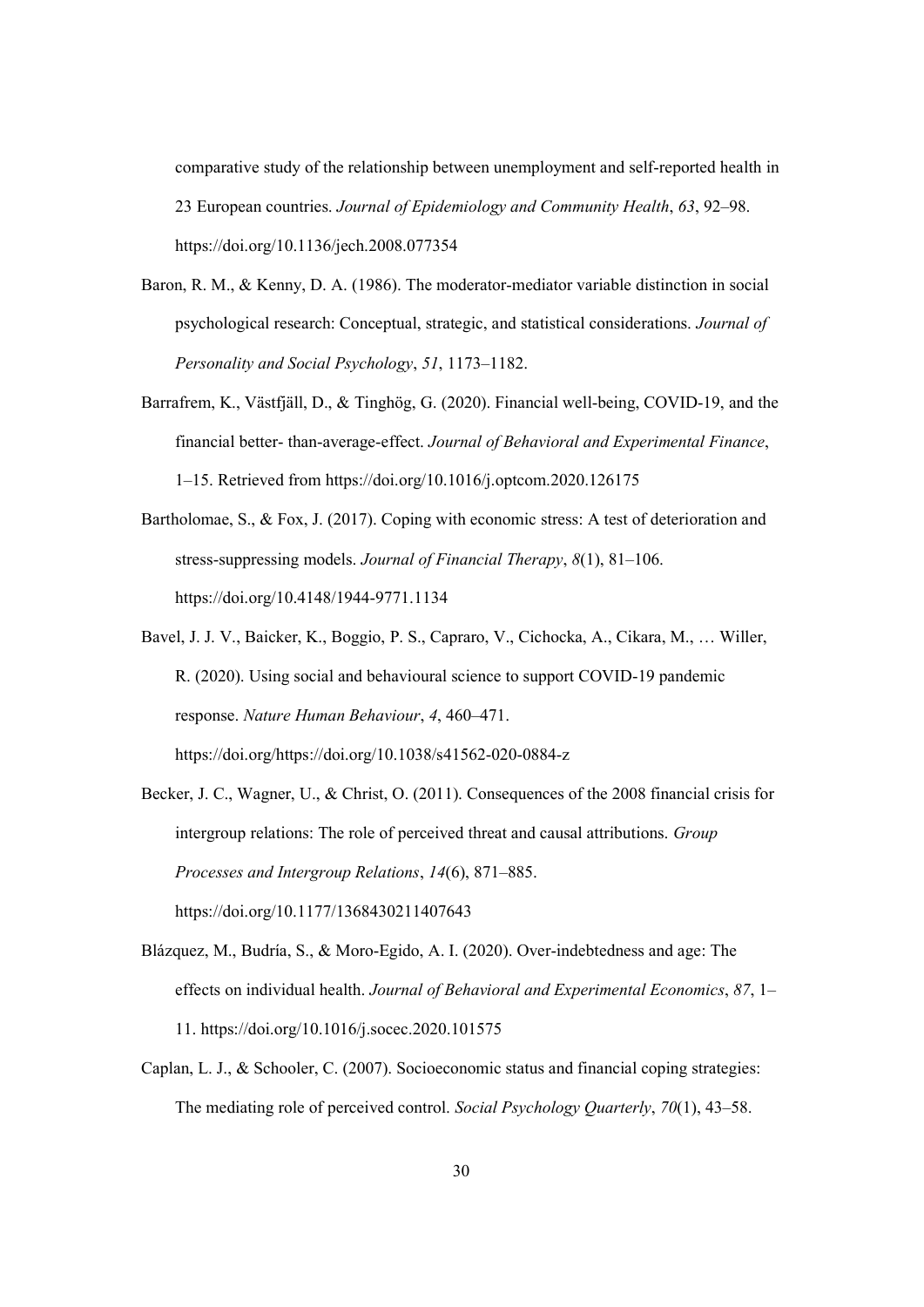https://doi.org/10.1177/019027250707000106

- Carleton, N. R., Norton, P. J., & Asmundson, G. J. G. (2007). Fearing the unknown: A short version of the Intolerance of Uncertainty Scale. Journal of Anxiety Disorders, 21, 105– 117. https://doi.org/10.1016/j.janxdis.2006.03.014
- Carver, C. S. (1997). You want to measure coping but your protocol's too long: Consider the brief COPE. International Journal of Behavioral Medicine, 4, 92–100. https://doi.org/10.1207/s15327558ijbm0401\_6
- de Bruijn, E. J., & Antonides, G. (2020). Determinants of financial worry and rumination. Journal of Economic Psychology, 76, 1–18. https://doi.org/10.1016/j.joep.2019.102233
- Dubey, S., Biswas, P., Ghosh, R., Chatterjee, S., Dubey, M. J., Chatterjee, S., … Lavie, C. J. (2020). Psychosocial impact of COVID-19. Diabetes & metabolic syndrome. Diabetes & Metabolic Syndrome: Clinical Research & Reviews, 14(5), 779–788.
- Feng, L. sen, Dong, Z. jiao, Yan, R. yu, Wu, X. qian, Zhang, L., Ma, J., & Zeng, Y. (2020). Psychological distress in the shadow of the COVID-19 pandemic: Preliminary development of an assessment scale. Psychiatry Research, 291, 1–6. https://doi.org/10.1016/j.psychres.2020.113202
- Fiksenbaum, L., Marjanovic, Z., & Greenglass, E. (2017). Financial threat and individuals' willingness to change financial behavior. Review of Behavioral Finance, 9(2), 128–147. https://doi.org/10.1108/RBF-09-2016-0056
- Fiksenbaum, L., Marjanovic, Z., Greenglass, E., & Garcia-Santos, F. (2017). Impact of economic hardship and financial threat on suicide iIdeation and confusion. Journal of Psychology: Interdisciplinary and Applied, 151(5), 477–495. https://doi.org/10.1080/00223980.2017.1335686
- Fritsche, I., & Jugert, P. (2017). The consequences of economic threat for motivated social cognition and action. Current Opinion in Psychology, 18, 31–36.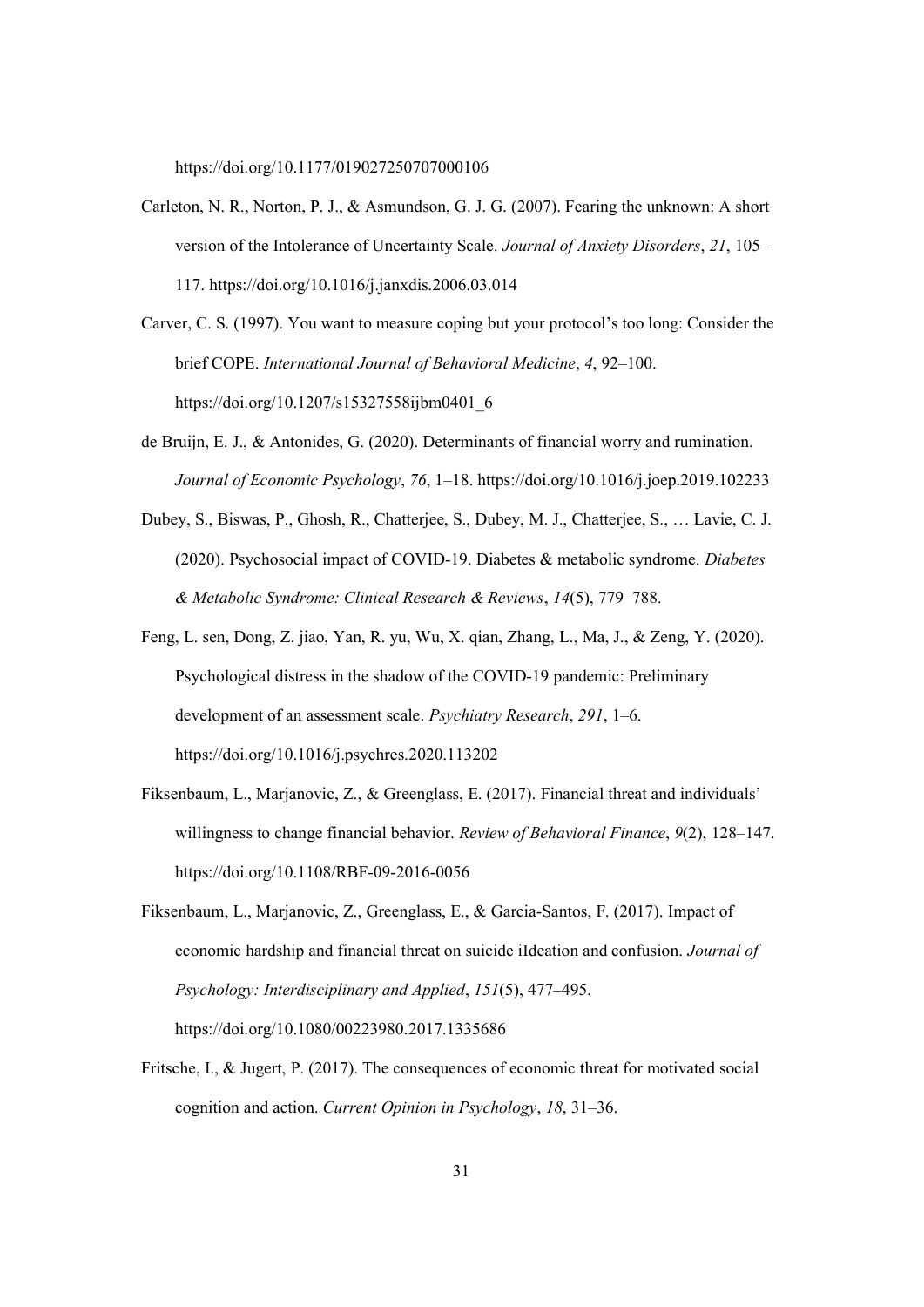https://doi.org/10.1016/j.copsyc.2017.07.027

- Garbe, L., Rau, R., & Toppe, T. (2020). Influence of perceived threat of Covid-19 and HEXACO personality traits on toilet paper stockpiling. PLoS ONE, 15(6), 1-12. https://doi.org/10.1371/journal.pone.0234232
- Gasiorowska, A. (2014). The relationship between objective and subjective wealth is moderated by financial control and mediated by money anxiety. Journal of Economic Psychology, 43, 64–74. https://doi.org/10.1016/j.joep.2014.04.007
- Gaskin, J. (2016). MyModMed", Gaskination's Statistics. Retrieved from http://statwiki.kolobkreations.com
- Greenglass, E., & Mara, C. A. (2012). Self-efficacy as a psychological resource in difficult economic times. In K. A. Moore, K. Kaniasty, & P. Buchwald (Eds.), Stress and anxiety: Application to economic hardship, occupational demands, and developmental challengesnomic hardship, occupational demands, and developmental challenges (pp. 29–38). Berlin: Logos Verlag.
- Grezo, M., & Sarmany-Schuller, I. (2015). Coping with economic hardship: A broader look on the role of dispositional optimism. Journal of Psychology, 2(2), 6–14.
- Halama, P., Kohút, M., Soto, C. J., & John, O. P. (2020). Slovak adaptation of the Big Five Inventory (BFI-2): Psychometric properties and initial validation. Studia Psychologica, 62(1), 74–87. https://doi.org/10.31577/sp.2020.01.792
- Haroon, O., & Rizvi, S. A. R. (2020). COVID-19: Media coverage and financial markets behavior—A sectoral inquiry. Journal of Behavioral and Experimental Finance, 27, 1– 5. https://doi.org/10.1016/j.jbef.2020.100343
- Haushofer, J., & Fehr, E. (2014). On the psychology of poverty. Science, 344(6186), 862– 867. https://doi.org/10.1126/science.1232491

Hayes, A. F., & Preacher, K. J. (2014). Statistical mediation analysis with a multicategorical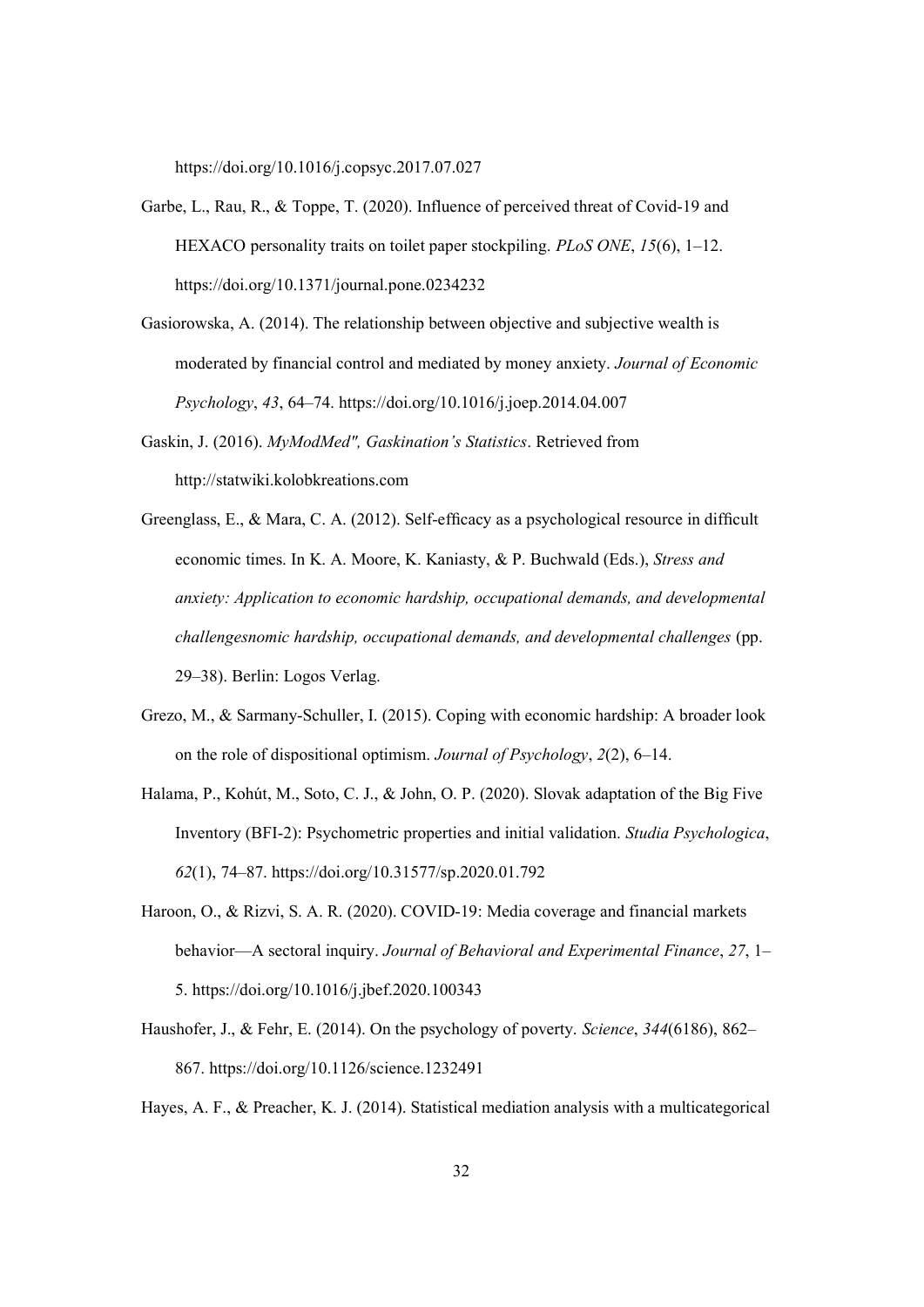independent variable. British Journal of Mathematical and Statistical Psychology, 67, 451–470. https://doi.org/10.1111/bmsp.12028

- Hayes, A. F., & Scharkow, M. (2013). The relative trustworthiness of inferential tests of the indirect effect in statistical mediation analysis: Does method really matter? Psychological Science, 24(10), 1918–1927.
- Holmgren, R., Nilsson Sundström, E., Levinsson, H., & Ahlström, R. (2019). Coping and financial strain as predictors of mental illness in over-indebted individuals in Sweden. Scandinavian Journal of Psychology, 60(1), 50–58. https://doi.org/10.1111/sjop.12511

Intrum. (2019). The European Consumer Payment Report.

- Kahneman, D., & Deaton, A. (2010). High income improves evaluation of life but not emotional well-being. Proceedings of the National Academy of Sciences of the United States of America, 107(38), 16489–16493. https://doi.org/10.1073/pnas.1011492107
- Kirk, C. P., & Rifkin, L. S. (2020). I'll trade you diamonds for toilet paper: Consumer reacting, coping and adapting behaviors in the COVID-19 pandemic. Journal of Business Research, 117, 124–131. https://doi.org/10.1016/j.jbusres.2020.05.028
- Lempers, J. D., Clark-Lempers, D., & Simons, R. L. (1989). Economic hardship, parenting, and distress in adolescence. Child Development, 60, 25–39.
- Mann, F. D., Krueger, R. F., & Vohs, K. D. (2020). Personal economic anxiety in response to COVID-19. Personality and Individual Differences, 167, 1–7. https://doi.org/10.1016/j.paid.2020.110233
- Marjanovic, Z., Fiksenbaum, L., & Greenglass, E. (2018). Financial threat correlates with acute economic hardship and behavioral intentions that can improve one's personal finances and health. Journal of Behavioral and Experimental Economics, 77, 151–157. https://doi.org/10.1016/j.socec.2018.09.012
- Marjanovic, Z., Greenglass, E. R., Fiksenbaum, L., & Bell, C. M. (2013). Psychometric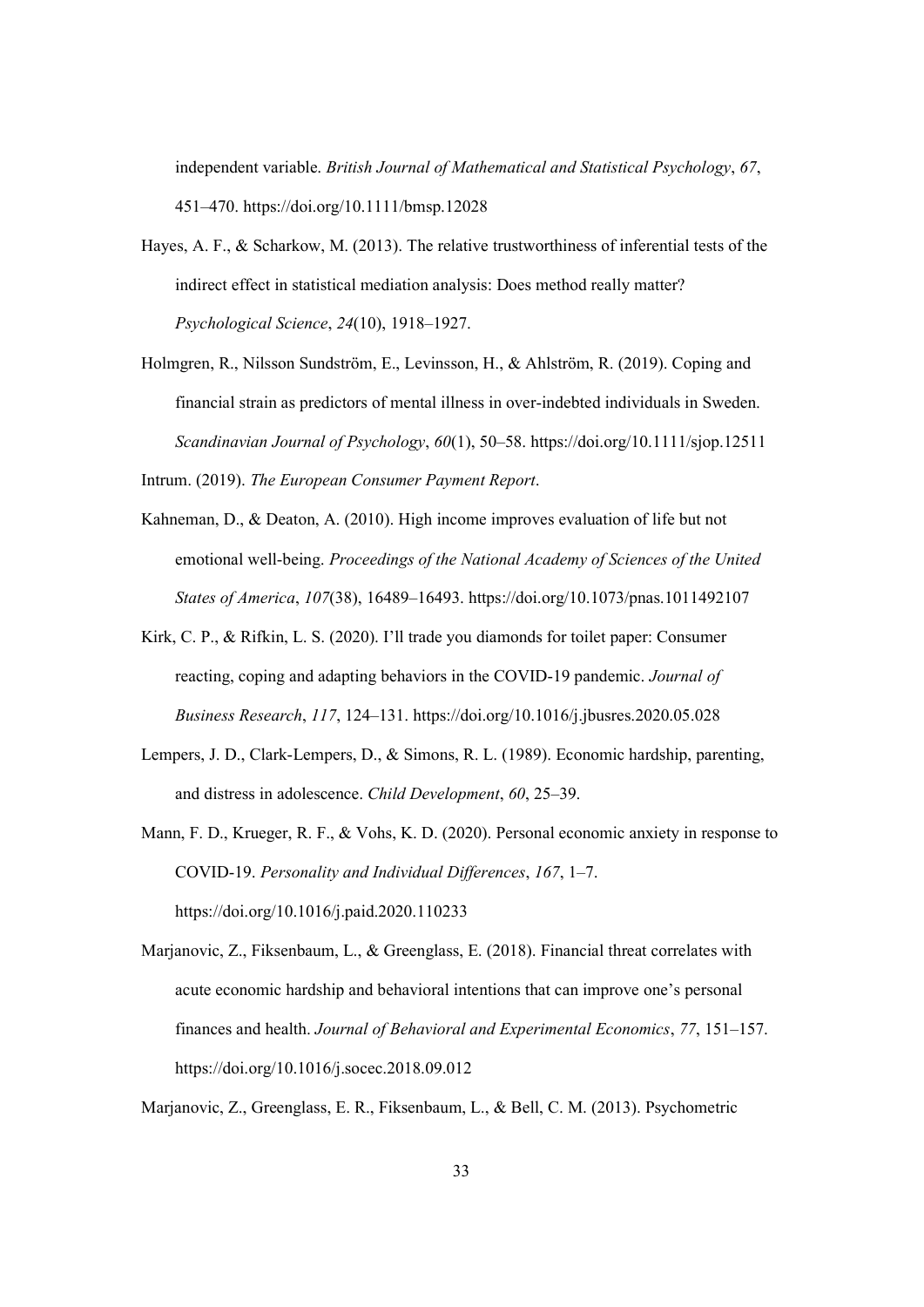evaluation of the Financial Threat Scale (FTS) in the context of the great recession. Journal of Economic Psychology, 36, 1–10. https://doi.org/10.1016/j.joep.2013.02.005

- Marjanovic, Z., Greenglass, E. R., Fiksenbaum, L., Witte, H. De, Garcia-santos, F., Buchwald, P., … Mañas, M. A. (2015). Evaluation of the Financial Threat Scale (FTS) in four European, non-student samples. Journal of Behavioral and Experimental Economics, 55, 72–80. https://doi.org/10.1016/j.socec.2014.12.001
- Schwabe, L., Joëls, M., Roozendaal, B., Wolf, O. T., & Oitzl, M. S. (2012). Neuroscience and biobehavioral reviews stress effects on memory: An update and integration. Neuroscience and Biobehavioral Reviews, 36(7), 1740–1749. https://doi.org/10.1016/j.neubiorev.2011.07.002
- Shanaev, S., Shuraeva, A., & Ghimire, B. (2020). The Financial Pandemic: COVID-19 and Policy Interventions on Rational and Irrational Markets. SSRN Electronic Journal, 1–49. https://doi.org/10.2139/ssrn.3589557
- Tull, M. T., Edmonds, K. A., Scamaldo, K. M., Richmond, J. R., Rose, J. P., & Gratz, K. L. (2020). Psychological outcomes associated with Stay-at-Home orders and the perceived impact of COVID-19 on daily life. Psychiatry Research, 289. https://doi.org/10.1016/j.psychres.2020.113098
- Xu, Y., Beller, A. H., Roberts, B. W., & Brown, J. R. (2015). Personality and young adult financial distress. Journal of Economic Psychology, 51, 90–100. https://doi.org/10.1016/j.joep.2015.08.010
- Zhang, D., Hu, M., & Ji, Q. (2020). Financial markets under the global pandemic of COVID-19. Finance Research Letters, 36, 1–6. https://doi.org/10.1016/j.frl.2020.101528